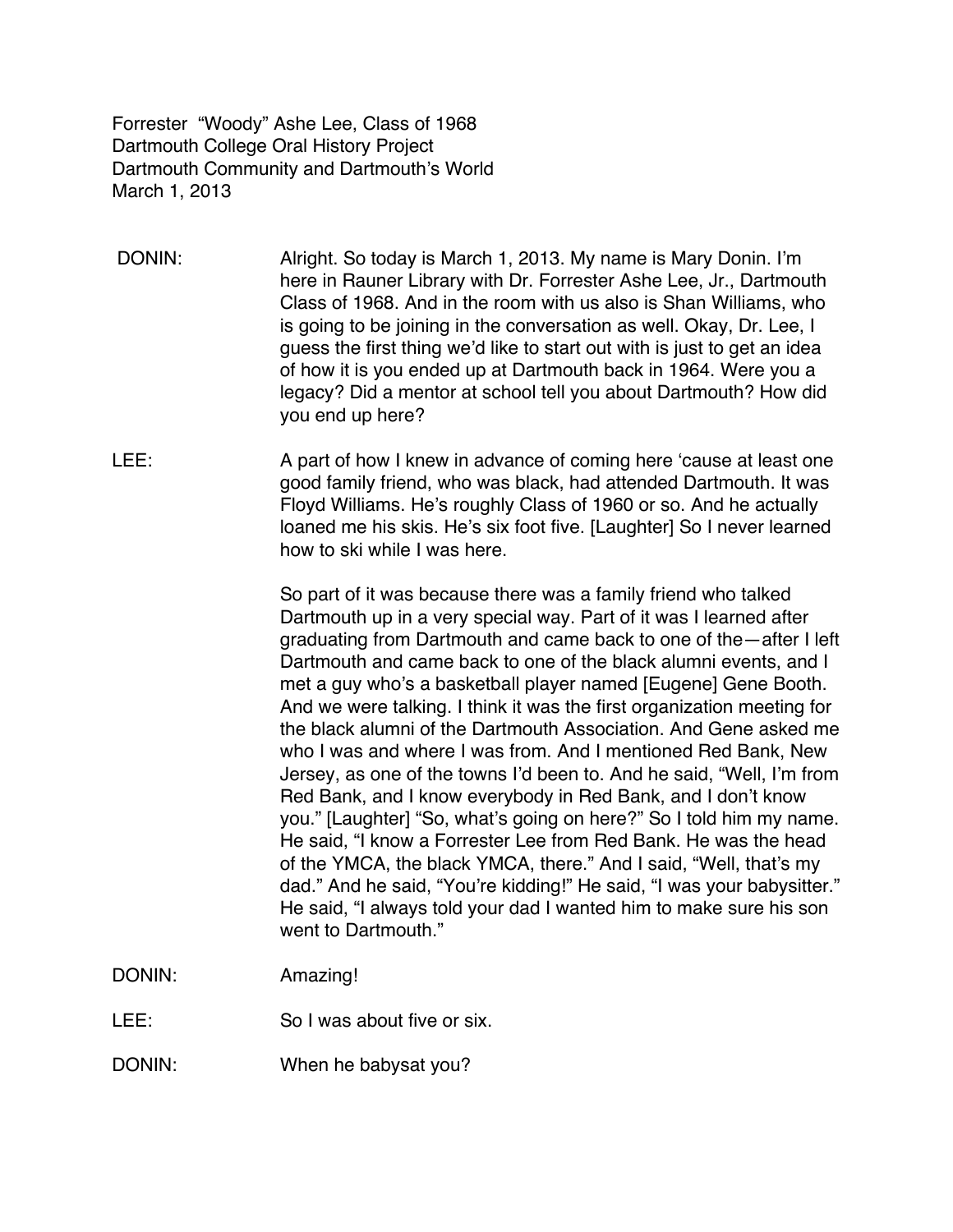- LEE: Yes. And here I am. [Laughter]
- DONIN: That's fantastic!

WILLIAMS: That's cool.

- LEE: So he actually called my father that night to confirm the story at two o'clock in the morning over, you know, after six beers between us. And he says, "Gene! How ya doin'?!" [Laughter]
- DONIN: That's fantastic.

LEE: Yeah, so.

- DONIN: So what were the stories that Floyd told you about Dartmouth?
- LEE: Floyd...well, it was the same kind of conversation that I had when I actually was in the process of applying and being interviewed by alumni from Dartmouth down in Plainfield, New Jersey. They just had this admiration for the quality, the experience that they'd had here. They really just talked so warmingly and lovingly about their own personal experiences, how much it'd meant, which I later learned about the community of Dartmouth, how important it was to them. And there was just joy and happiness in their face when they talked about it. And so it was like I didn't—I wasn't trying—I didn't need to be sold because I was pretty much convinced I wanted to go here anyway. But after hearing, you know, hearing what they had to say about the place, I said it was definitely for me. I went to a very good public high school in Plainfield—in New Jersey, Plainfield, New Jersey. This was one of these state-ranked schools in almost everything they did, sports, academics. And we always sent kids to the Ivy League, and no one wanted to go to Dartmouth. And I said, "Great!" [Laughter]
- WILLIAMS: Less competition.
- LEE: Less competition. I guess so. And, you know, it spoke to me even thought I grew up sort of in a suburban kind of environment, not a city environment. Something about being in the outdoors and being away from big cities was important. Our family would go into New York City every once in a while, and I was afraid of the city. I mean it was, you know, this scary kind of place to go. We'd visit relatives who lived in Brooklyn, and I just—you know, it was just too jammed in, too packed in. I said, *Oh, I want space*, *I want..*. I was used to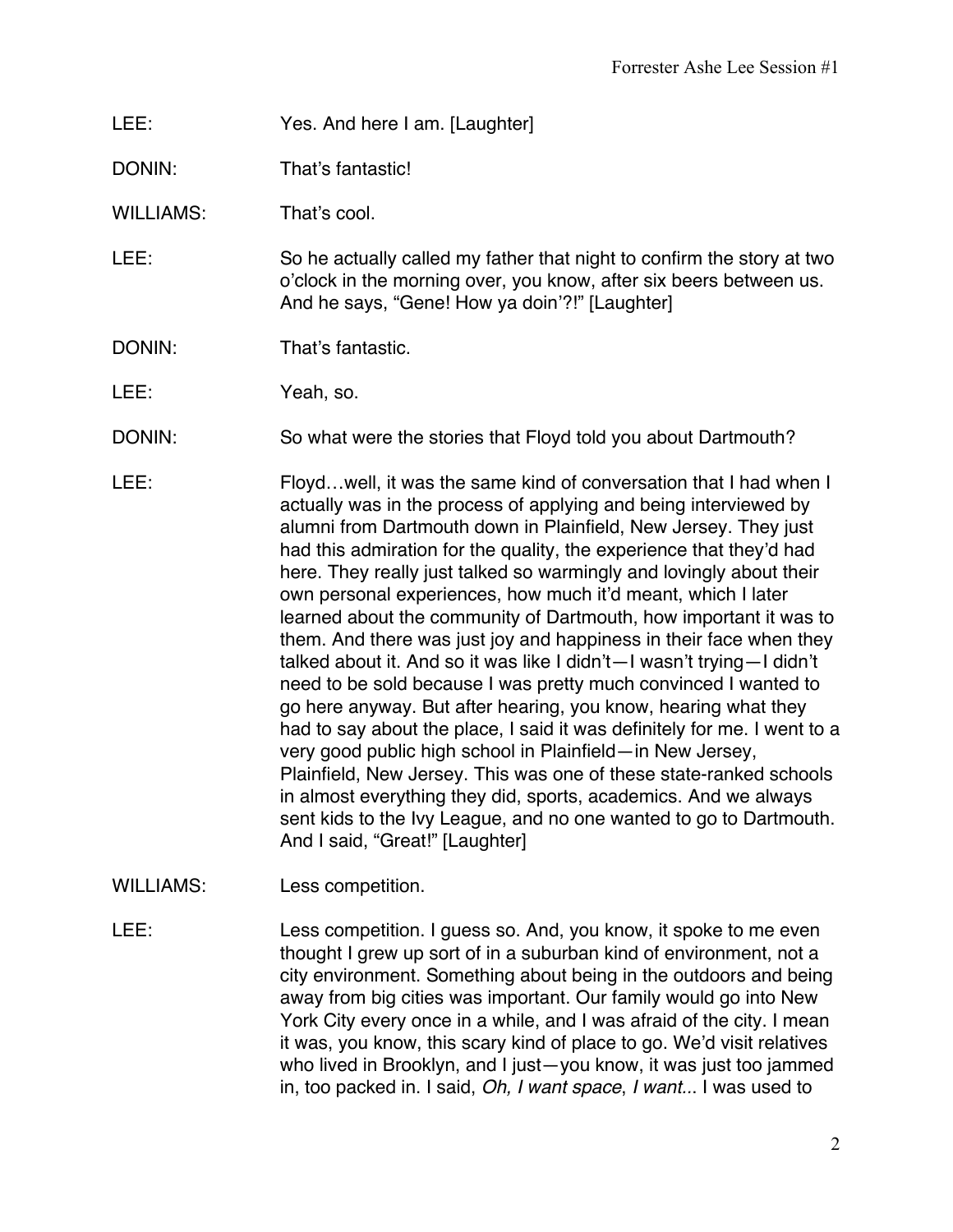running out of the house and going up and playing ball and whatever, so, the idea of being in a place like this made a lot of sense to me as opposed to the city universities, you know, Penn, Columbia, some of them up in Boston and so forth. So that was part of it. There were other parts, too, as well. Yeah.

- DONIN: So had you been up here to visit the place physically before you applied?
- LEE: No—not before I applied. And one day I said—this is when I was a junior in high school—said to my mother, "I need to go up to Dartmouth to really see it firsthand." She said, "Well, we don't have time—" or whatever "—to take you up." Oh, I know what it was. My father—I finally moved. The year I went to Dartmouth, my family moved to Delaware, and my father was in Delaware, so there was only one car in the family. And my mother said, "No, you can't take the car up to Dartmouth."
- DONIN: Great.
- LEE: So the next morning I woke up at six a.m., and I just took off to Dartmouth.
- DONIN: You didn't!
- LEE: I did.
- DONIN: You must have been in trouble.
- LEE: And so my mother called my father home, and, uh… Once I got here they got a call from, I guess, the Hanover Inn and said, "I'm here. I'm safe." And they were just so relieved. [Laughter] So that was my first—this was in the summertime—and that was my first actual on-site visit to Dartmouth. And one of the professors here spotted me and, you know, actually housed me for the weekend. And we subsequently became friends. I don't remember his name. But he showed me around. And it just was everything I wanted. It was perfect.
- DONIN: So how does it feel to come onto a campus where you don't see very many people the same color as you?
- LEE: Okay, so...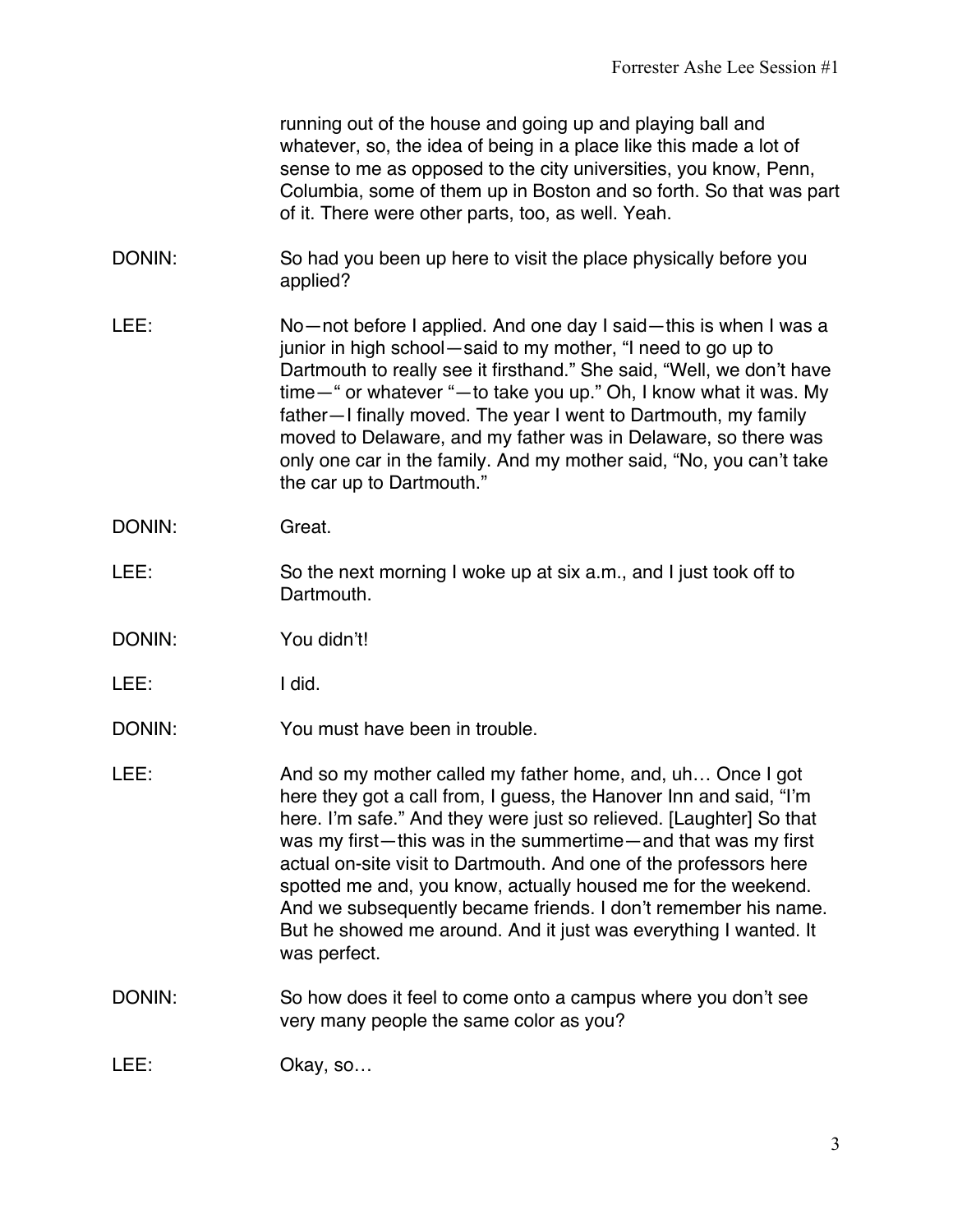#### DONIN: Or were you used to that?

LEE: No, no. I was not. So I grew up in Plainfield, New Jersey; it was a relatively at the, you know, at the higher view looking down, it was a relatively integrated community. But just block by block it was a very segregated community. Italians in this block, the Jewish community over here. I lived on a block that was in an entirely black neighborhood. I mean, we were—left, and we were in and out of each other's houses because everybody knew each other. A very, very strong black community within that block and for the few blocks around it. And my family was very, very, you know, we're a historically black family so to speak. So I—my day-to-day life socially was with black families. But my school was, you know, very integrated school; about three quarters of the students were white, about a quarter were black. And in most of my classes I was one of the few black students in the classes. So I was used to both worlds. I was used to having black friends, having white friends, you know, growing up in a black community and being in a predominately white school. So it wasn't anything too un-—too jarring about the fact that I was gonna off to a school where there would not be a lot of black students because that had been my classroom experience up to that point.

#### DONIN: Mm-hmm.

- LEE: It was a little more severe than I realized. [Lee and Williams] chuckle] When I got—when I arrived here, I arrived with roughly 12 or 13 other black students. And we got to know who each other were. We didn't come together closely for another year, but we quickly recognized that we were a new and different group of students here at Dartmouth. But as best as I could tell—it turns out it was I did not quite get it accurately—but I thought there were only two other black students on campus. One of them was Edgar Holley, who was on the football team.
- DONIN: Oh, yeah.
- LEE: And he lived right over here—I'll call it Main Street, the main street in front of the Hop. He lived in one of the fraternity houses. And blaring out of his window, as I walk in, as I arrived in Hanover, as I recall, was a James Brown song, "Papa's Got a Brand-New Bag." And that was my first introduction to Dartmouth College was this black student with his music blaring out of his window. So he was in a fraternity. There was another black student whom I actually never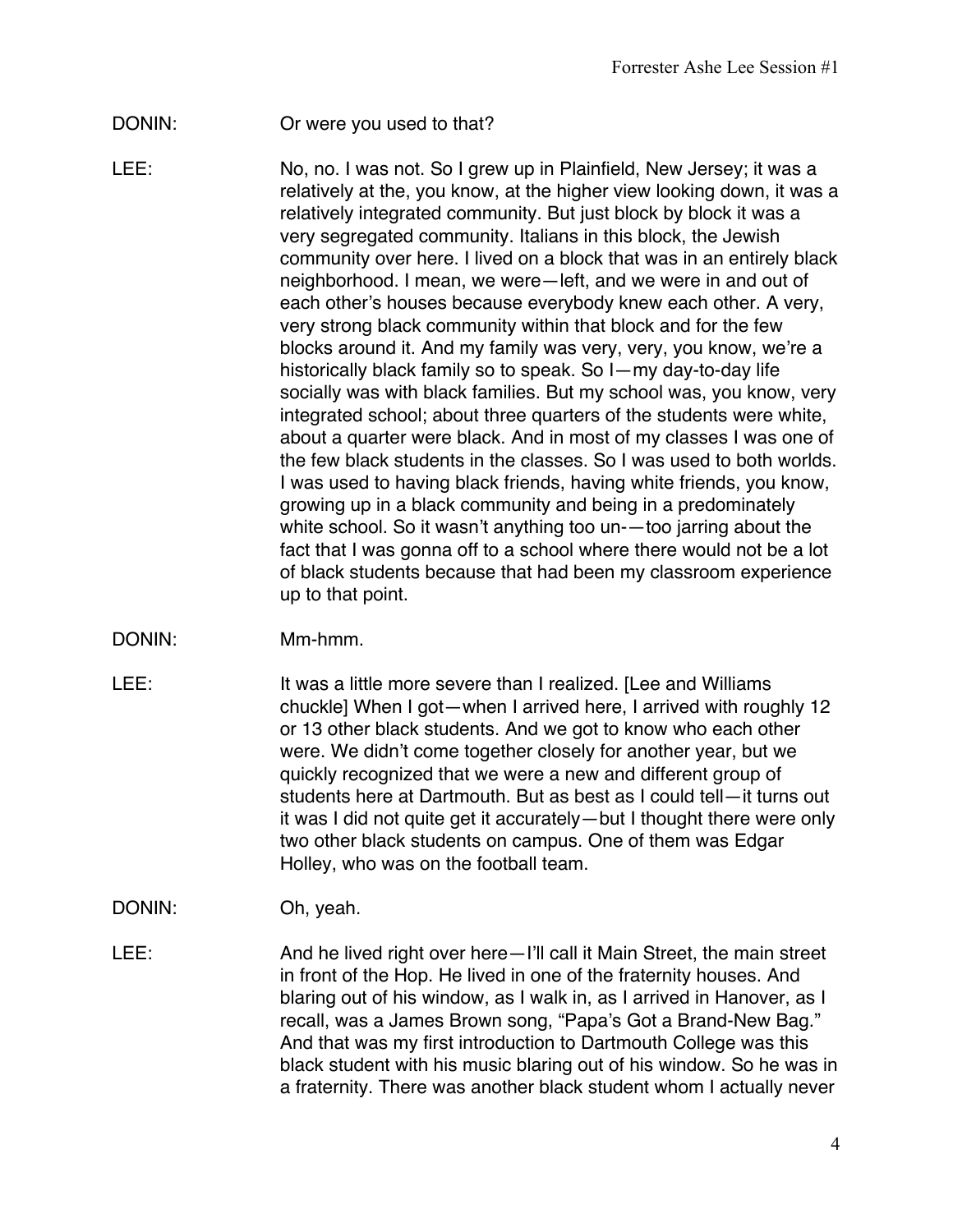met or talked to, but heard about, who was also in a fraternity, living in a fraternity. And as far as I knew, those were the only two other black students on campus. It turned out there were a few others, upperclassmen, that is. And then I walked in with 12 or 13 black students. So we knew there was something very, very different. And I actually…I wouldn't say I was upset or anything, but I was definitely surprised that there were no other black students here.

- DONIN: Why was it your particular class had so many more students?
- LEE: Yeah, I've actually tried to figure that out. And actually if you read the history of the civil rights movement and just the events that were happening around that time, that was one of those bridge years between affirmative action and, you know, the in the streets, in the Woolworth's, and the sit-downs and so forth. One of those bridge years where white institutions were waking up to the fact that they had a new responsibility than they had historically. And black groups, of course, were saying, *Of course things are gonna be different going forward*. So I don't—there wasn't the—this isn't to put myself apart from the affirmative action era, 'cause I think in effect I was a part of that era, but I think it was the first time the colleges were paying—it was the first few years they were paying attention to a larger social and ethic-—moral responsibility to be more open and availa-—accessible to students of color.
- DONIN: Mm-hmm.
- 

LEE: So I didn't realize it at the time, that Dartmouth was doing anything differently, but as I looked around, I realized things were suddenly different here at college than they had been. And that ultimately became the framework around which, you know, we organized our thoughts about what needed to be done to the college because it wasn't so different. So from my point of view it was a predominantly white, and effectively an all-white campus, up to the day I arrived. And, you know, as you know, I'm up here now looking at the history of black alumni here. And from my point of view, at that time, since we didn't have Internet, we didn't have heroes to think about, we didn't have faculty to talk to about the past, I thought we were the first black students here, save for a few like, you know, Floyd Williams that I mentioned, and a few others that I'd heard—I'd heard that there was a contingent from Washington, DC, that had historical ties to Dartmouth, black students, but I never knew who they were. And they were, uh—so I thought that basically we were the first, except for, you know, one or two. Yeah.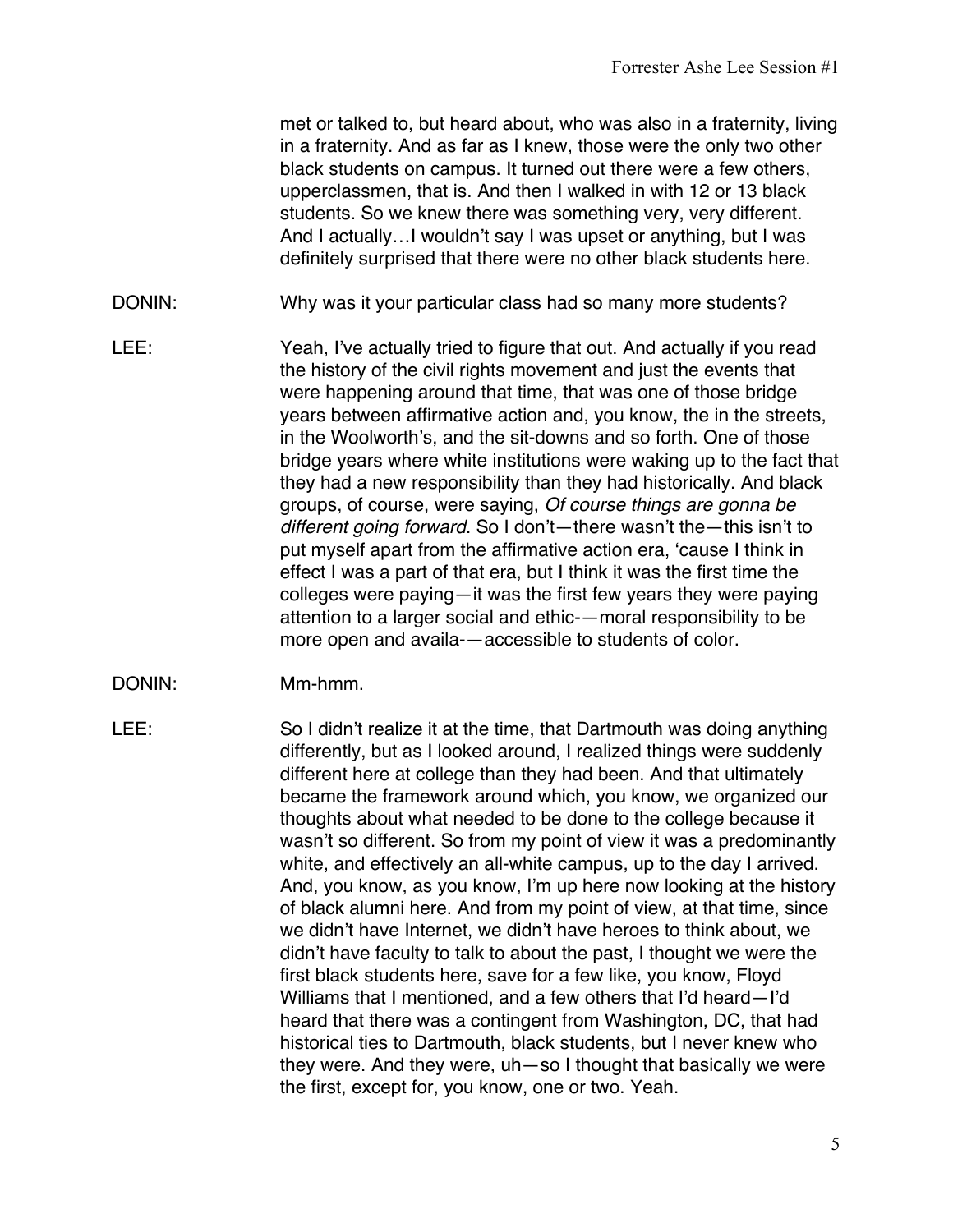- DONIN: So does President [John Sloan] Dickey get credit for working with…. At that point it was the Tucker Foundation that was doing the outreach, I think, recruiting students. I don't know if that's true or not.
- LEE: I think—well, there was A Better Chance [ABC] was starting up at that point.
- DONIN: Yeah.
- LEE: There was this confluence of a lot of things that happened then and I just happened to be there at the right time. It was one of those perfect storm kind of situations. But, yeah, there was awareness on the campus. Dean Dey at the Tucker Foundation—who was not my greatest friend or ally, but nonetheless he was there—and he was trying hard to do something different for the campus.
- DONIN: In what way was he not your greatest friend? If you want to share it.
- LEE: Um, yeah. I just found him to be a very.... At that time I don't think we would use these words. But he seemed to be a typical, wellmeaning, white liberal guy who thought he knew and could direct the lives—knew what was best for blacks and therefore could direct the programs, the direction. For some reason I just automatically backed away from him. So I just kept my distance from him. It wasn't like we had any battles. He later claimed that I did some things—we can talk about later. But, no, we never had any direct head-to-head battles. I just never felt very comfortable around him. He was too white. He was too, um, you know, [spells, knocking on table with each latter] W-A-S-P. He really was. As you know, I'm now down at Yale. I say, the only time you see real WASPS is at Yale graduations. They all come out in droves to the Yale commencement. [All laugh] After that they go back in hiding.
- DONIN: They go away. [Chuckles]
- LEE: Dean Dey for me was just the personification of the New England WASP. And I didn't know anything, you know, up until..... You know in Plainfield, New Jersey, it's a suburb of New York City, but we didn't have people like that. [All laugh] People—so I just didn't feel comfortable with him.

```
DONIN: Yeah.
```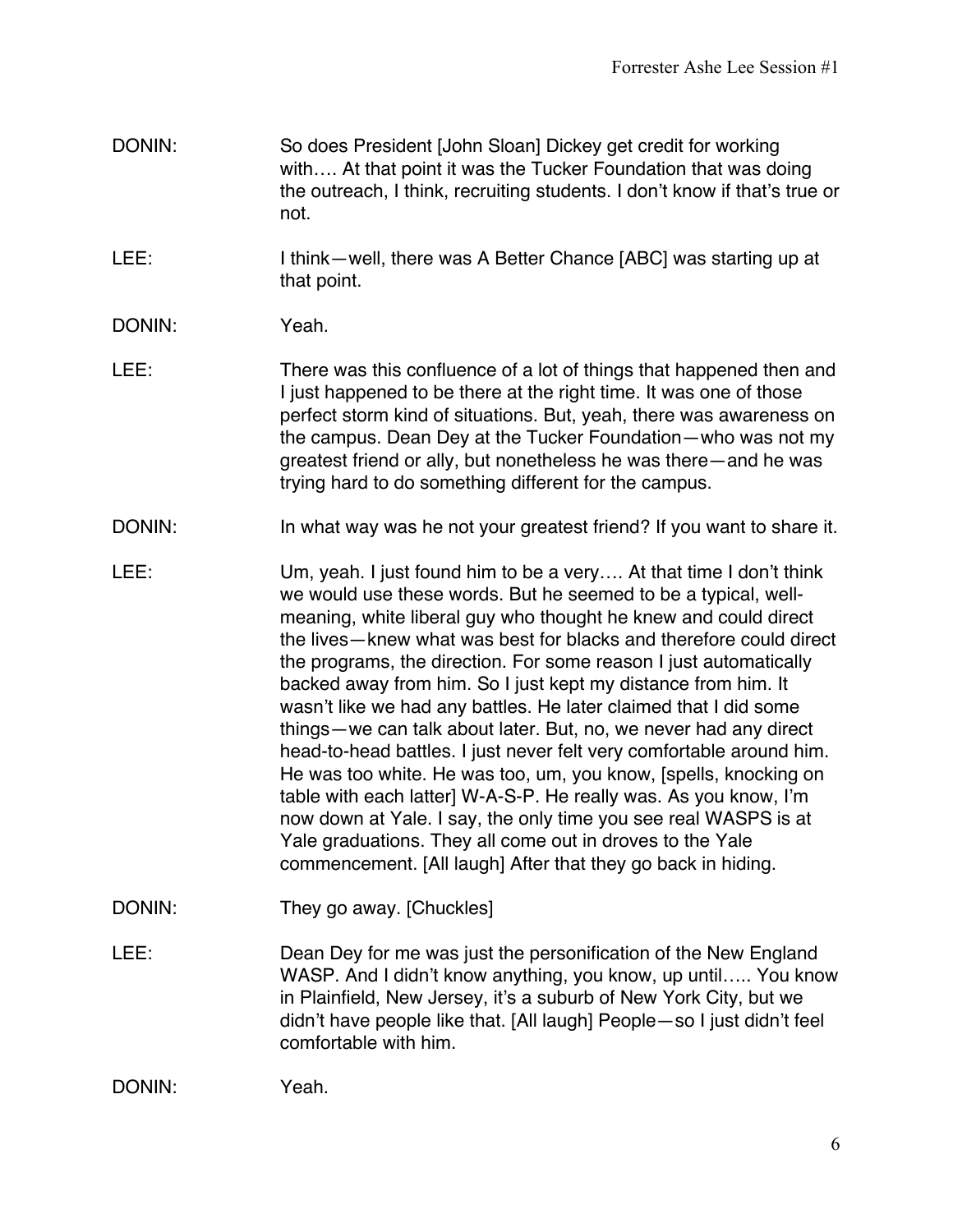# LEE: Okay.

DONIN: So let's hear what it was like when you first got here, say, you know, your first term as a first-year, as a freshman. What dorm were you living in?

- LEE: So, I was in Fayerweather. And, uh-
- DONIN: And how many roommates did you have?
- LEE: So, yeah, actually I had two roommates: Paul Kiely ['68] and Bob whose last name—I just got a note from him, too...Bob **Ayman** [13:35]. Paul and Bob. Paul was a high school quarterback from my high school, so we had decided to room together.

#### DONIN: Oh, nice!

- LEE: So—he was a white guy. So he was one friend. And then Bob was also an athlete. He was—I don't know if he'd been recruited, but he wound up playing for the baseball and the football teams at Dartmouth. And I'd done athletics in high school, too. So we were three, kind of, jock-like—
- DONIN: Jocks. You can say the word. [All laugh]
- LEE: In Fayerweather. And, uh, it didn't start out that way. I think—I started out with another roommate. Paul, myself, and there was a third guy whose name I've long since forgotten. But he just—it was oil and vinegar, we—just didn't work out, and he—through some of the pranks that we were guilty of made it very uncomfortable for him, and he moved out. [Williams and Lee chuckle] And Bob moved in the following year. So it started out with three of us, but by my sophomore year it was three people that I knew very, very well. And we stayed together for three years. And then in my senior year I moved into Casque & Gauntlet [C&G].
- DONIN: Uh-huh. So who was your group that you initially—I mean it sounds like since you knew people from your high school when you came, you weren't sort of starting out cold here. You had a basis on which to build some friendships, but—

LEE: Yeah.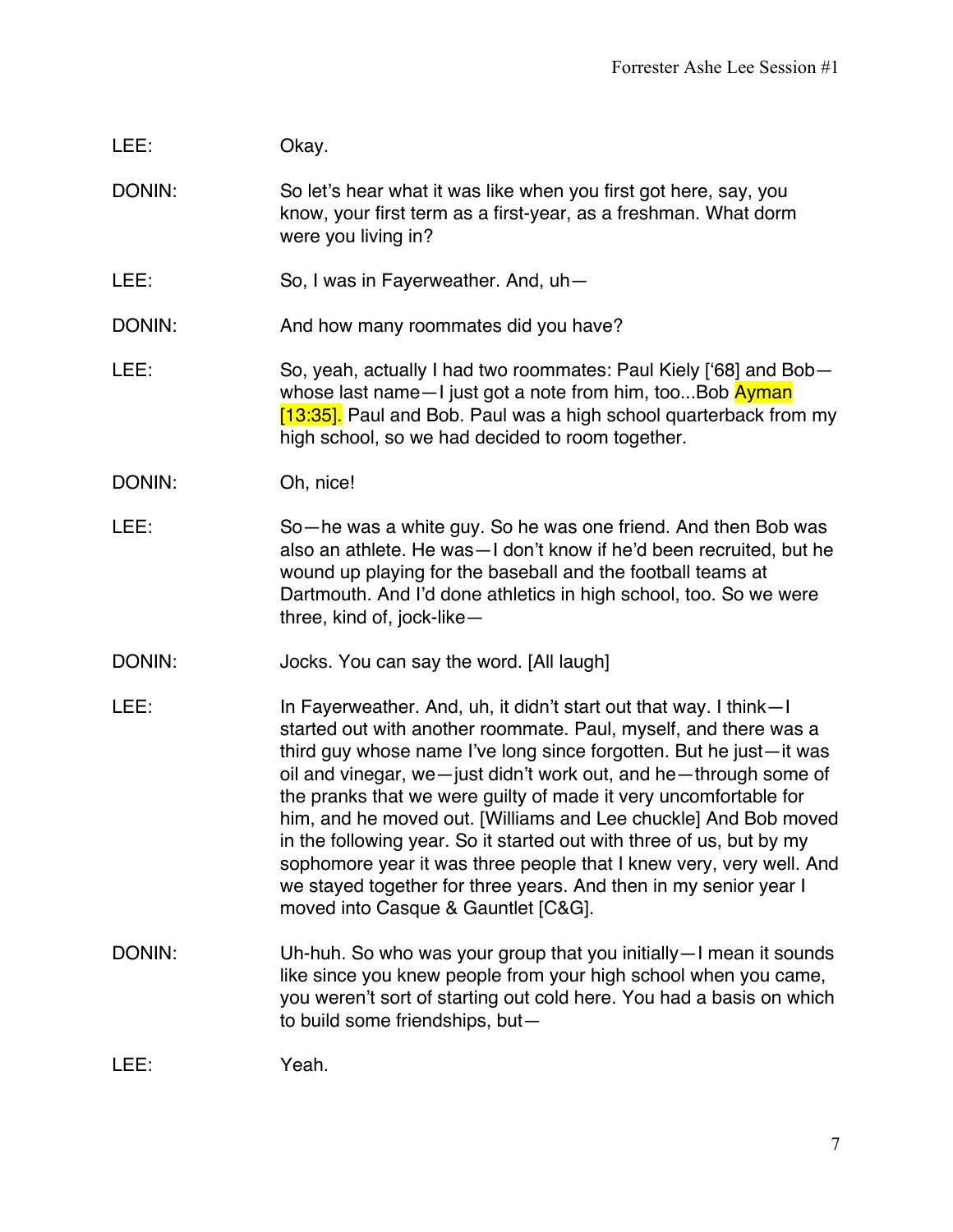## DONIN: Who was your—

LEE: But life centered around the dorm in this way.

DONIN: Mm-hmm.

LEE: So the neat thing about Dartmouth is, as I grew to understand it later on, was that everybody sees everybody because you always—because of the Green. You're always passing by people. So I knew all the other black students. I knew who they were. I must have spent some time in my first year talking to them because I just knew who they were, and I didn't know everyone on the campus, but definitely the black students. So in some way we were, whether it was at—in class, whether it was at—in the dining hall where we were in touch with the other. But not in an organized way; just, you know, one by one we would get to know each other.

> But so there was that going on. And I think in that process, I was trying to figure out, okay, I'm a black student at Dartmouth. I was clear about that. But I didn't know what I should be doing as a black student at Dartmouth because so much was going on. And I recognized that there was something important about being black here at Dartmouth. But what I should be, what I should do about it, how I should be part of the larger issues that were going on in society, I had no idea. And I don't know how hard and focused in what kind of way I thought about that.

> But I do recall, you know, thinking that *Something is going on here that I've got to start paying attention to, in addition to all the fun that I'm having hanging out with the guys in the dorm and,* you know*, getting to know them.* So there was the basic Dartmouth experience of getting to know the people in your dorm, playing intramural sports, going out for some club sports. Finding some success in the classroom doing academics and liking the environment. There was all of that. But there was, in the background, this issue of *I'm black and I'm at Dartmouth and things are changing, and I've got to figure how to sort this out*. And a little—back then I wrote letters to my parents at home, and, you know, a little of that comes out. I was trying to sort that out my first year. And it wasn't until the second year that it really became clear that we had to do something.

DONIN: Do you still have all those letters you wrote home? [Lee presumably nods] Oh. [Lee and Williams chuckle] This would be a wonderful home for them someday. [Lee and Williams laugh]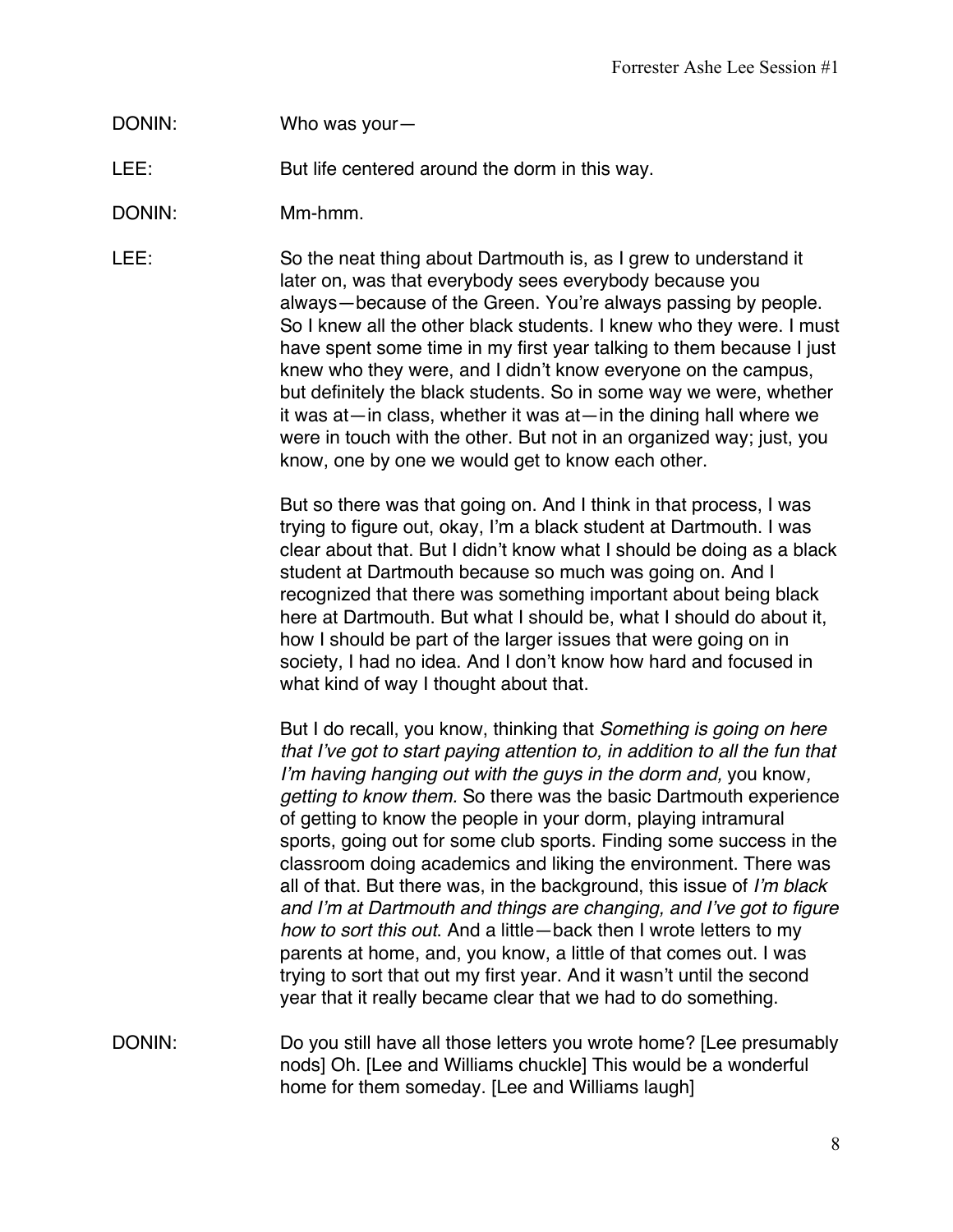- LEE: Those will definitely rest until I go into my grave. [Williams laughs] My sister, she calls 'em—I think she calls 'em The Dartmouth Chronicles. So she found all the letters I wrote home to my mother. And she compiled them in a book. I have a book at home, so it's—
- WILLIAMS: Oh!
- DONIN: Oh good.
- LEE: So at some point you guys will get them. You know, they're embarrassing to me right now. 'Cause I don't remember my—they help me remember the times. But I don't recognize the person who's writing them, writing those letters.
- DONIN: I think a lot of people would say that about their college letters, for sure.
- LEE: Yeah. Some of them were so silly, telling them about things that were going on, it was, uh—
- DONIN: We have to remember to tell Peter Carini.
- WILLIAMS: Yes. About the letters?
- DONIN: Yes.
- WILLIAMS: Okay.
- DONIN: Nothing excites him more than letters home. [Laughter]
- WILLIAMS: Really? [Chuckles]
- LEE: [Chuckles] He's and I now read letters that black alumni wrote to their parents and they're just so different than what I was talking about. [Laughter] I was just—I was embarrassed. So anyway. But yes. You'll get 'em some day. But after I'm long gone. [All laugh]
- DONIN: So—oh, the letters got me all distracted. [All laugh] So this feeling that something important was going on. Obviously this is the early sixties. You're in a group of whatever, ten or 12 black people. Did they all feel the same as you did, that something was happening? Did you talk to them?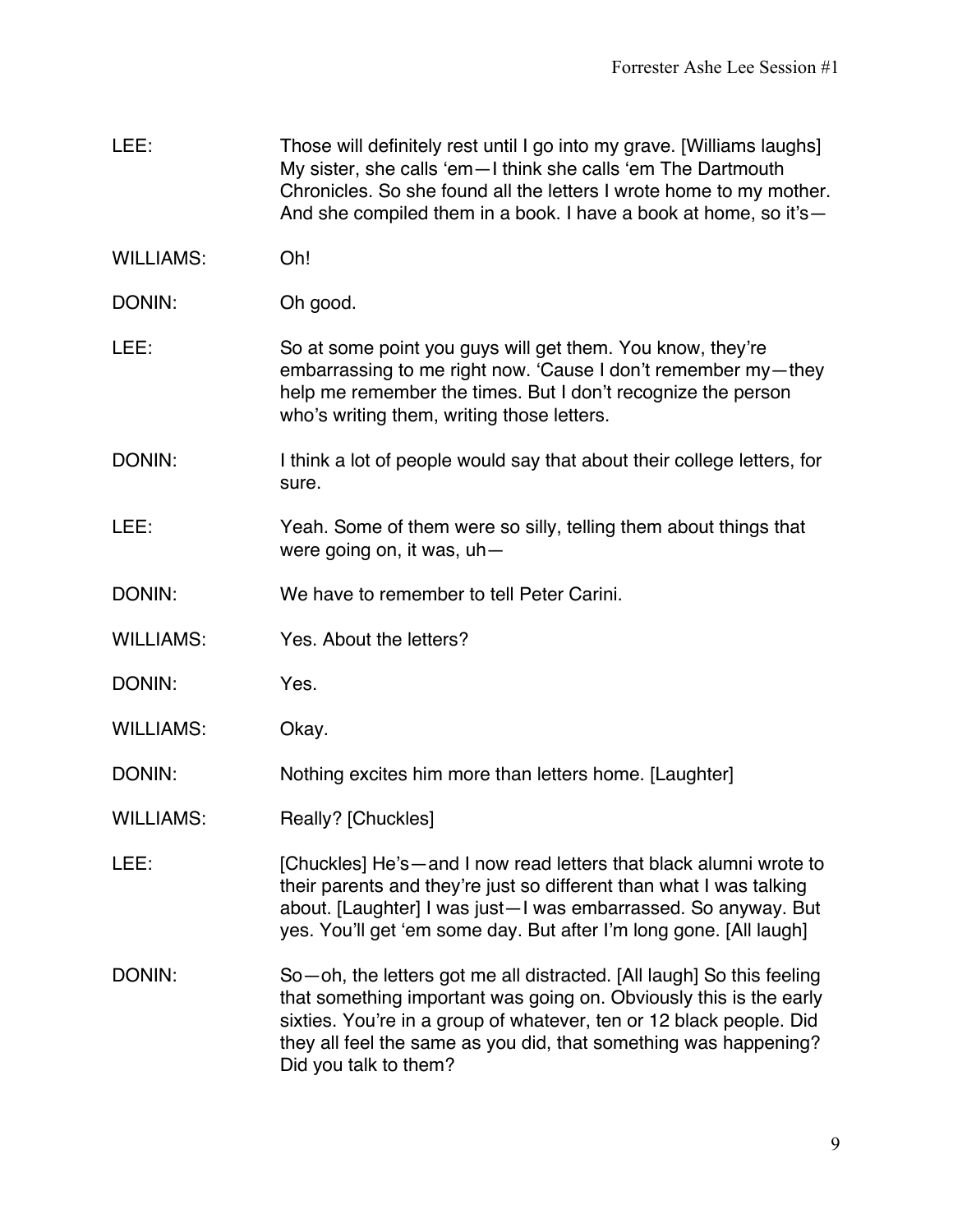| LEE: | Oh, well, by the second—well, that didn't come 'til the second year.    |
|------|-------------------------------------------------------------------------|
|      | So I'm not sure whether we were sitting down having conversations       |
|      | that first year. I just don't remember. And because I don't             |
|      | remember, I suspect that we were not sitting down collectively as a     |
|      | group and trying to figure this out. And I don't remember struggling    |
|      | with—with issues. I just knew they were on my—I mean, they were         |
|      | on my mind. I recall that. But I don't remember struggling with it in a |
|      | specific way. And, you know, the outside world is so isolated-I         |
|      | mean you're so isolated from the outside world that it's not            |
|      | surprising that you could live in this little                           |

- DONIN: The bubble.
- WILLIAMS: [Chuckles]
- LEE: The bubble and not really care or worry about those things that are going on. But it really was—just to jump ahead for a second—it was the arrival of Billy McCurine the following year. He was also at Fayerweather. And, um—
- DONIN: How do you say—how do you spell his last name?
- LEE: M-c-C-U-R-I-N-E. He was the second president of the Afro-Am Society. He went on to become a Rhodes Scholar. So Billy and I—I was assigned to be his—the advisor or ment-—whatever you call it.
- DONIN: Big Brother?
- LEE: Big Brother, yeah. Whatever. They had a program where you were assigned to a first-year student. And Bill and I—the—he lived one story below me, but—we were just real, real close friends. And that's when awareness, or focus on, okay, what are we, you know, that's when the discussions that began about, about being black here and what we might have to do about that. But I'll get into that as we go. Go further into the interview, you know.
- DONIN: So people from other groups, whether it's the first women here or the Native Americans who started coming here in larger groups, many of them recount stories of being offended by, in the cla- we're talking about in the classroom now—always being asked to be the voice of whatever their ethnicity is.
- LEE: Yes. Okay, so let me fill in the gap between...so that came later, much later on. So by my third and fourth year, I was tired of being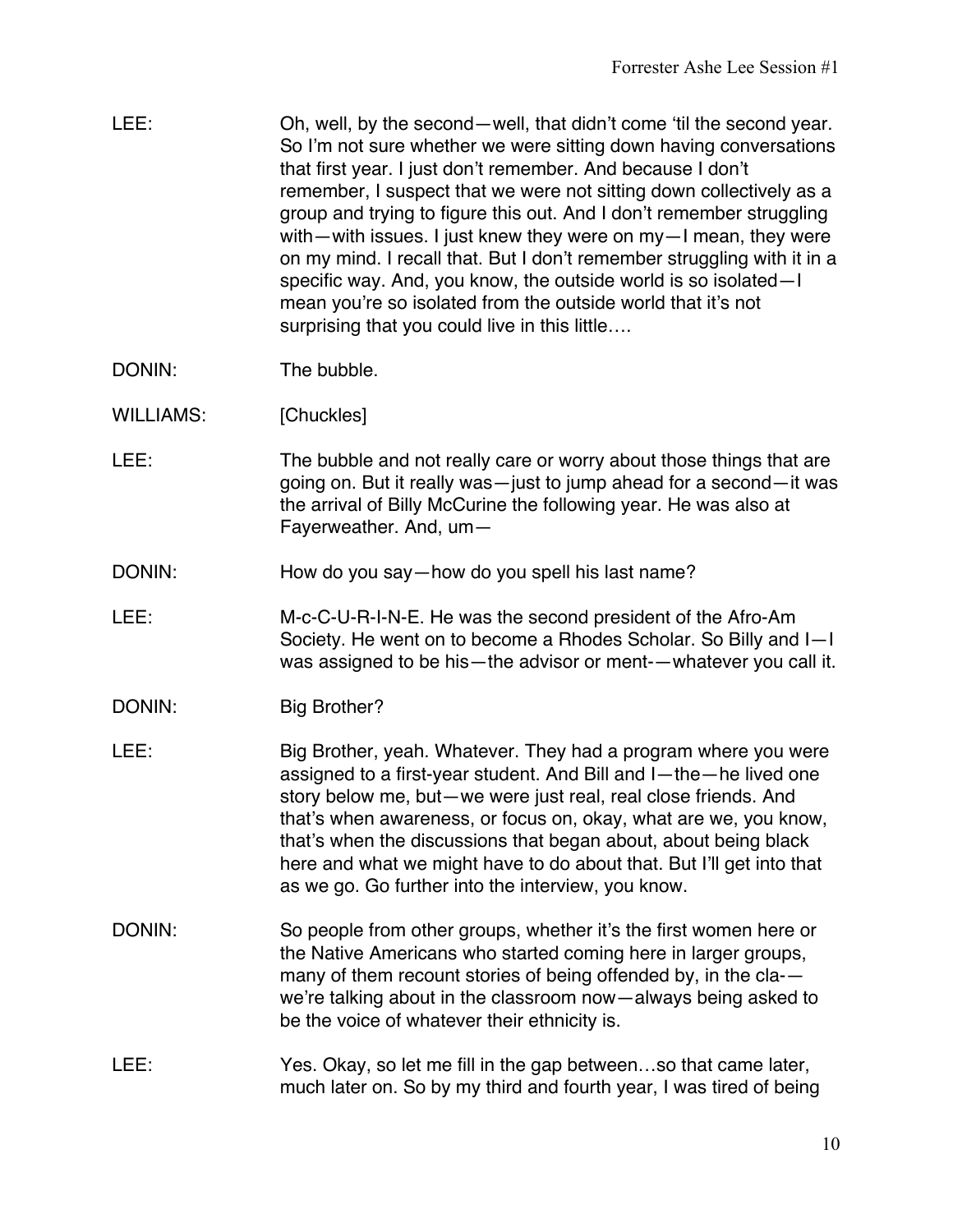the voice for the black community and kind of made that plain, clear on several points. Let me just guide you quickly through how we got from me coming in being very naïve and unaware to being much more focused and aware.

So, in—but in the second year, we had another roughly a dozen students come on the campus, so there—and they were much more politically and socially conscious than we were in our first year.

- WILLIAMS: Mhmm.
- LEE: And they were meeting among themselves, in groups of two to three, and I didn't know this at the time. They were meeting among themselves to talk about what was going on in the world, what their responsibility as black students at Dartmouth. And they were moving in a direction of organization. The net result of that, as I experienced it and I only know about these meetings from listening to them today, 'cause I didn't know what was happening at the time, but what I do know is that a white student came by, to my room, one day. His name was James Bopp—Jim Bopp. I don't know why I knew him, but I did know him, and I trusted him. And he came by my room and said, "I'm organizing a meeting tomorrow evening, and I'd like you to come." And I said, "Happy to be there, what's it about, Jim?" And he said, you know, "Why don't you just come tomorrow? I think you'll enjoy the evening and the opportunity." So, you know, I showed up with them. I'm pretty sure it was six o'clock over hare at the, uh, where the—right where Christian Union was on the corner here in one of the upstairs rooms. And so I arrived there the next day and got there a little bit early. There were two black students in there. And over the next 15 or so minutes, all the black students on the campus came into the room. And I was like, what's going on here? [Laughs] And Jim Bopp was there. He'd orch-—convened the meeting. And he stood up and he spoke for like 15 seconds. He says, "Gentlemen," roughly these words, "Gentlemen, I've asked you to come here together because I suspect you have a lot of things that you want to talk about. And I want to give you the opportunity to do that." And then he walked out.

DONIN: Amazing!

LEE: Yeah. So it turned out Jim had been talking with some of the other black students who were the ones who were the ones that were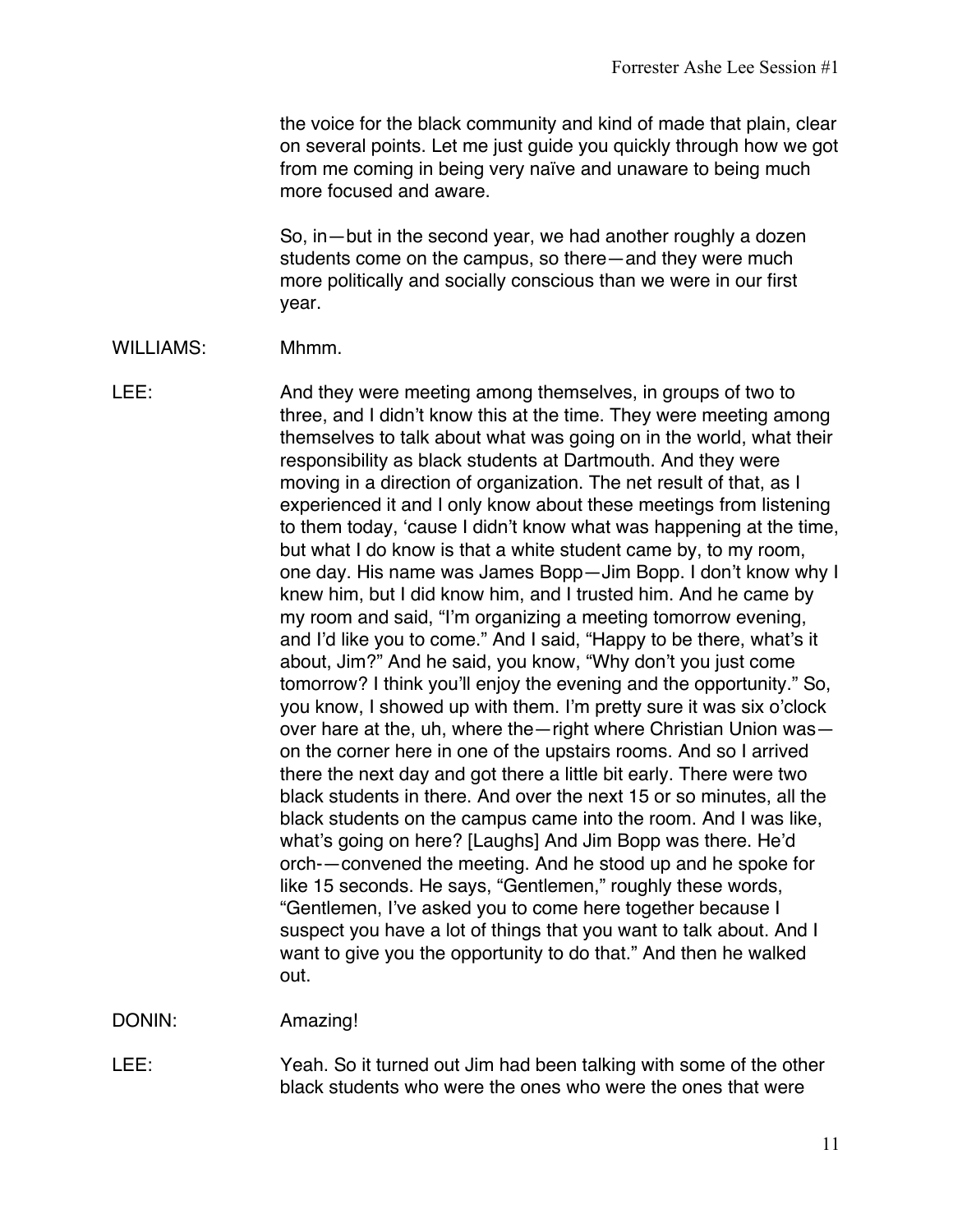trying to figure out what to do. And he—they had—and because of those discussions—and for some reason, I don't know why they knew him. But anyway, he became ultimately the convener of this meeting. And that night we established the Afro-American Society of Dartmouth College.

- DONIN: Wow!
- LEE: And I think at that meeting, or within a short period of time, I was elected president. And there's a letter in the letters I have that I write—because I didn't talk much about my political life on campus to my parents; 'cause it was just like, you know, that was out of bounds. But I did say, there was one sentence: "Oh, and the Negro students at Dartmouth have elected me to be president of the Afro-American Society." That's the only time I ever mentioned black student organization to my parents in the letters.
- DONIN: Did they react?
- LEE: No. I've been president of everyth-—I was president of my class for four years— [Laughs]
- DONIN: They were so used to it. [All laugh]
- LEE: —in high school. Yes. It was just, you know...
- DONIN: So this is 1965.
- LEE: 'Sixty-five, yeah.

DONIN: Okay.

- LEE: Or, actually it would be '66.
- WILLIAMS: Sixty-six.
- LEE: It was the winter of —
- DONIN: Winter of '66.
- LEE: Sixty-six, yeah.
- DONIN: Yeah, okay. Did you have an agenda?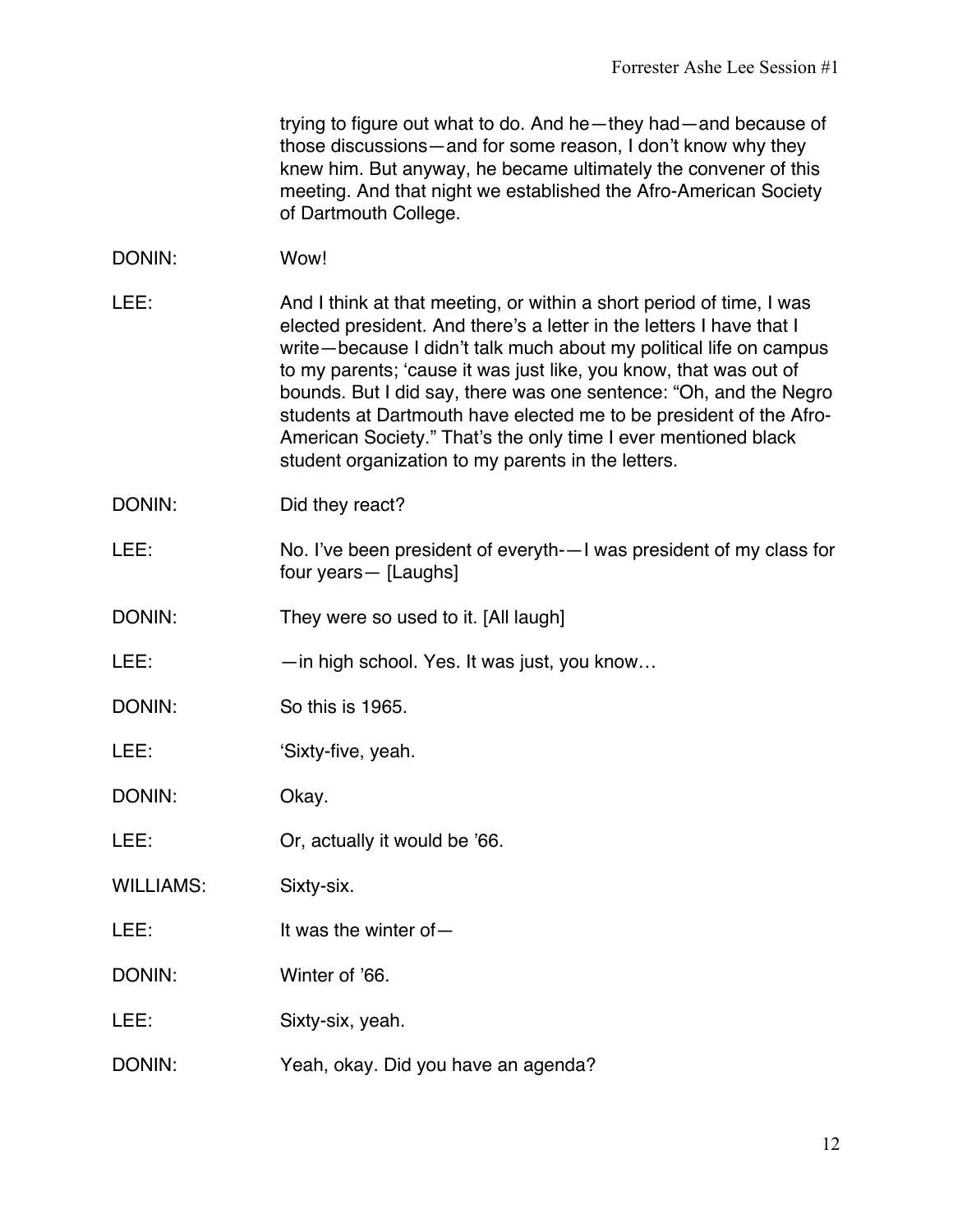| LEE: | I thi - you know, you go through life and you wonder who you were<br>in these events and what your role was and so forth. And I think I |
|------|-----------------------------------------------------------------------------------------------------------------------------------------|
|      | was the one that everybody respected because I was doing                                                                                |
|      | academically very well. So I had a very strong reputation on                                                                            |
|      | campus. And I was listened to and trusted. And I-in retrospect,                                                                         |
|      | 'cause I don't remember <i>doing</i> that much, I just remember feeling                                                                 |
|      | that I was around all these [emphasizes next two words with a                                                                           |
|      | knock on the table each] amazing people, and all I had to do was                                                                        |
|      | give them space to do what they wanted to do, which was                                                                                 |
|      | consistent with what I wanted to see done.                                                                                              |

So Alvin Ailey is here this weekend, so I should tell him about this... So one of the things we said in the two or three years that I was involved with this, you know, *If we're going to be here at Dartmouth, there should be arts and other ethnic content of culture in the environment here that's interesting to us. And maybe we can share that with everybody else.* And so we insisted that there be a Black Arts Festival. And the Hop was—had been built at that time. And, um—

- DONIN: It was brand new, yeah.
- LEE: It was brand new, yeah. I don't remember it going up, so it must have been here when I got here. And the Hopkins—you know, the director of the Hopkins, I forget his name—famous guy—he said, "Great! [Laughs] Let's do it!" And so we had Alvin Ailey coming. We had these folks come up. So everything we wanted to do, it was just like easy to do. *Let's put together a literary magazine! Let's do this, let's do that. And let's have….* But ultimately it became the Shabazz Center over here at the Afro-Am House. You know, we need a place where we can meet and get together, we can live together and, da-da da-da, let's do that. And, you know, ironically—I mean that happened about 1969 just after I graduated. But the College said—in effect, you know, there was a little push—but they said, *Sure, okay, let's do that, too*. So I just felt like I was a conduit around which these things could happen. I don't know if I had a clear vision about what needed to be done. I just knew I was around guys who had good ideas, had a lot of energy, had a lot of passion for it. And I was just part of making sure—helping it get done. So, um—
- DONIN: Was there any pushback from either stu-—your co-—students or the administration, or…?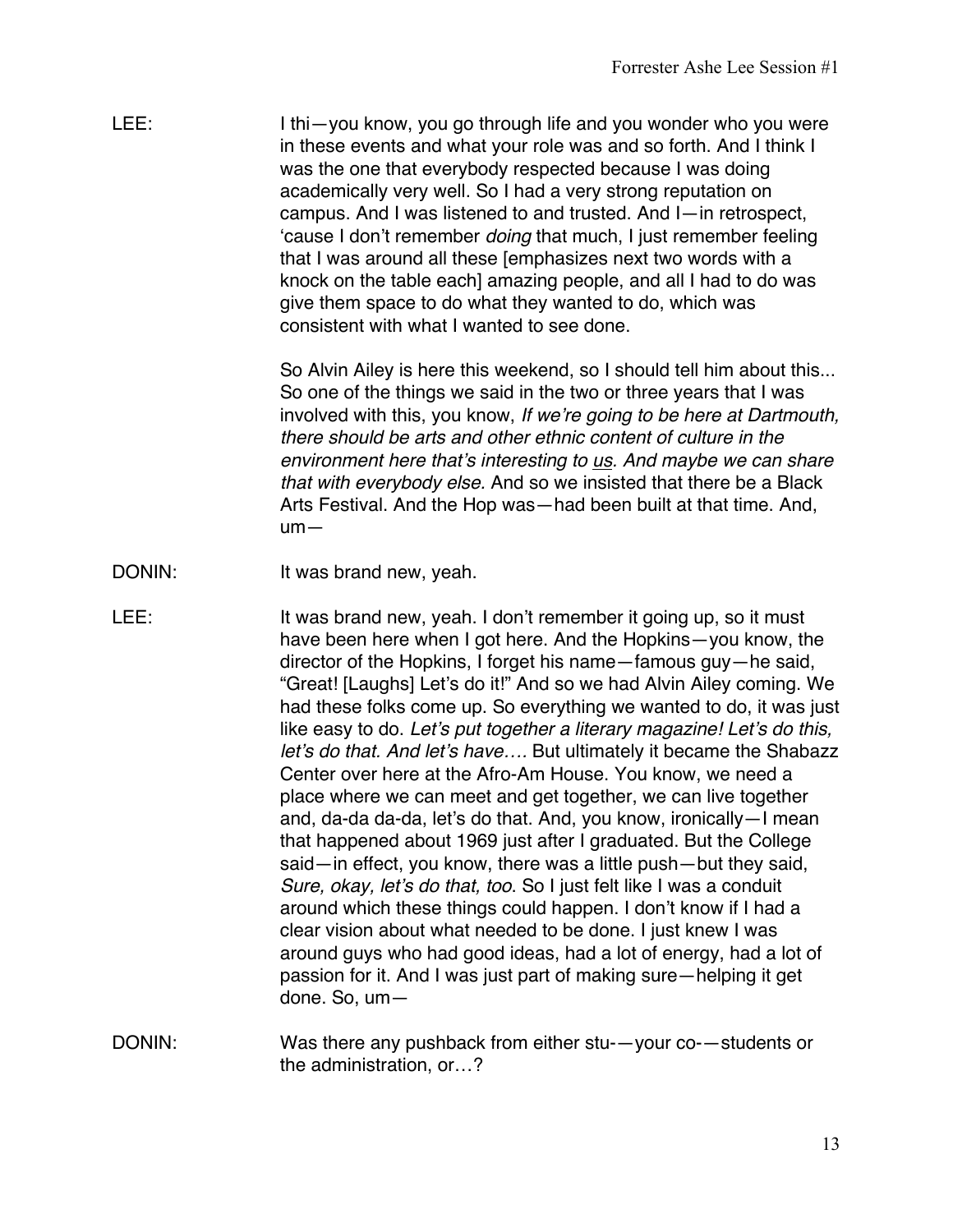LEE: Not that I remember. There ultimately was. There was obviously push-—there were incidents that caused a lot of, um, push-—you know, as the students got more radical and the voices were raised, appropriately, around what were considered to be radical issues. But in that sense there were confrontations. But I think Dartmouth handled most of them so much better than other institutions. You know, the Harvards—having spent time with students who go to Harvard, you know, Yale, in particular. There was just—it was a community here, okay? So there were voices that were new, they were different. But they were still part of our community. Let's sit down and listen to 'em. It was just sort of that kind of thing.

> It wasn't like—like you had to club people over the head to sit down and listen to you, or—down—you know, I worked for five years in Harlem after I left here. You had to club people at Columbia over the head to get them to sit down. And then they would sit down, listen, and walk away. And it was all—as if, you know, they said, *We'll be back in a hundred years*. [Laughs] You know? There it was just a totally different world compared to, you know, dealing with things up here. And so I found everything easy. And part, I think, was just because the group of guys that came together were, in my opin-—you know, what I felt then and continue to feel, the strongest and most powerful group of blacks that I've ever come together with.

> We made it a mission that every black student who came on this campus would be part of our community, our black community. And it wasn't like we were going to be a community that would be over here, and everybody else was over there. We were going to be a community that was central to the experience of being here at Dartmouth. So we would be *of* Dartmouth, but we would have our own part of Dartmouth that was special to us and unique to our experience. And so it was both inclusive as well as—inclusive in the sense that we were not trying to be apart from—we wanted to be a part of this community. But on the terms and the ways that we thought were appropriate to what we were and what our needs were, and so forth.

So that was kind of a—to an extent it was a vision. *If Dartmouth is going to bring black students here, then Dartmouth has to change to make a place where black students feel welcome and comfortable and are able to thrive.* 

DONIN: And do you think you had the support of President Dickey?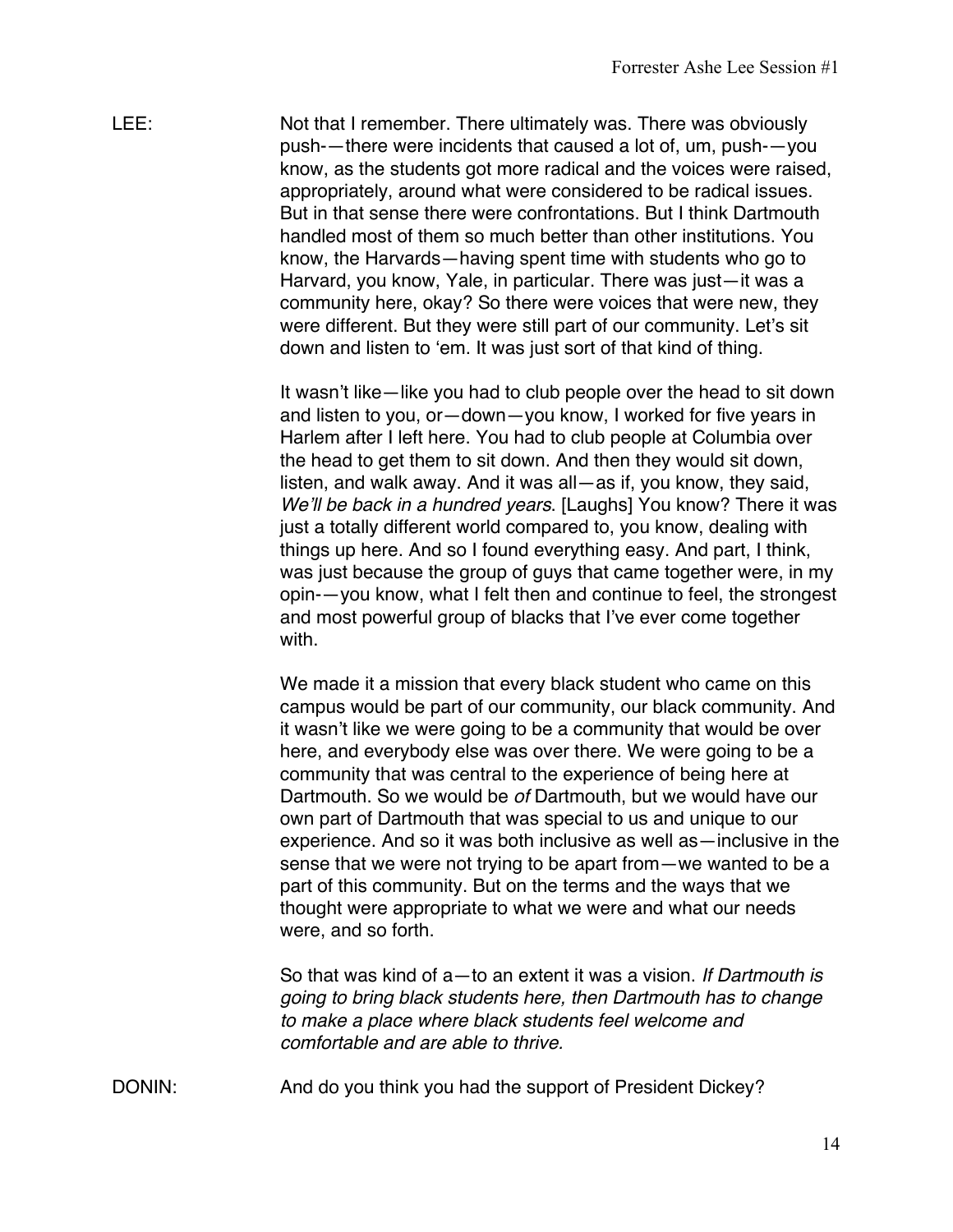| LEE:   | I'm not hesitating because I have any doubt that he did support us. I<br>just never-it never got to the point where he, you know-there'd<br>be confrontation and it was either yes or no. I just never remember<br>it being that way. So I now know in retrospect we clearly did, but I<br>didn't quite understand it at the time because it never got to the<br>level where you had to march into the president's office and say<br>"Are you with us or are you not with us?" You know? |
|--------|------------------------------------------------------------------------------------------------------------------------------------------------------------------------------------------------------------------------------------------------------------------------------------------------------------------------------------------------------------------------------------------------------------------------------------------------------------------------------------------|
| DONIN: | Right.                                                                                                                                                                                                                                                                                                                                                                                                                                                                                   |

- LEE: I mean, ultimately there were incidents that reached that level, but…
- DONIN: Well, that was the war.
- LEE: Yeah, right, the Vietnam War was breaking out.
- DONIN: I mean the sixties had all sorts of political stuff going on.
- LEE: Well, yeah. You know the school literally shut down. There was and classes all closed for one semester. It was an amazing time. So, yeah, I think it was a time when because everything we thought was important to get done, we were able to do—we just felt powerful. Like, "Oh, we can do that, we can ask for that, we can bend this, we can do a little demonstration here to raise consciousness around this, and the next thing you know we have that." Everything just seemed to fall into place. I mean I just thought life was going to be like that for the rest of it. [Laughter]

Meanwhile our consciousness around being black was being raised in part just because we were…. Oh, we spent…. We made it a point to make sure that every black student was a part of our group. I don't actually remember why we thought that was important [chuckles] other than the obvious thing. You know if you have a group, you wanted to show strength, you know, any organization would like 100 percent membership, whatever your constituent group is. But it was almost like the union, like, "You have to be a part of our union." And it was not strong-arming. It was around this kind of a religious sense that if you were black and you were coming to Dartmouth, you must be part of this group.

And so we would sit down with guys, and we'd sit—[chuckles] remember they were all guys at this point—and we would sit in their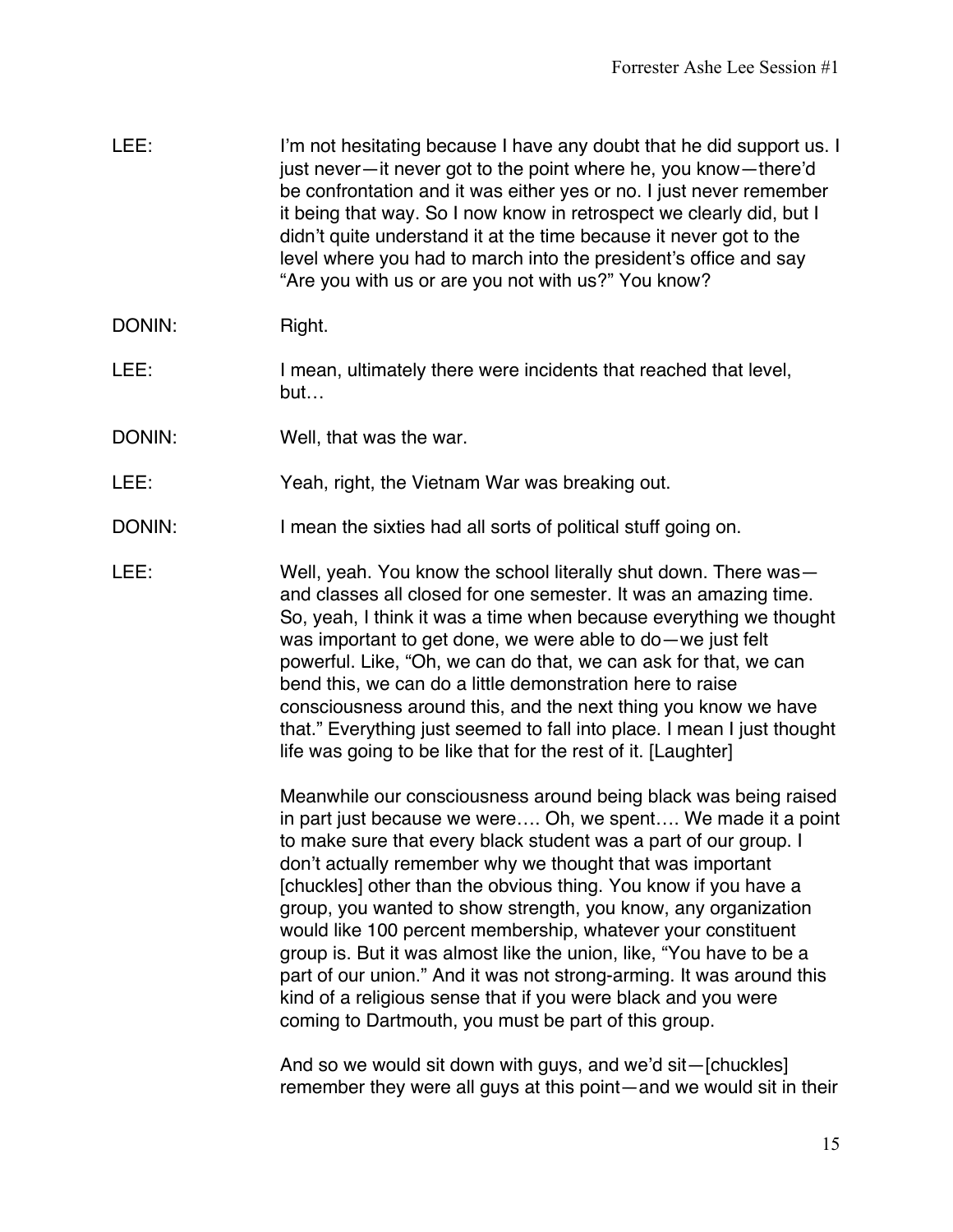rooms. And I remember sitting with Rick Porter, who was very skeptical of us. He later on—became a lawyer. And I said, "Damn! This is one of the smartest guys I've ever run into," 'cause you'd sit there and argue with Rick for hours about this. "And why do we need to form a black group? And why can't we do..? You know, why can't we just, you know, work with the legal str-—?" And dada dada da. You could tell he was gonna be a lawyer. And Billy McCurine and I would sit there are argue with him and argue with him. And what actually happened with Rick, later on—it's kinda cool. At first, well he did become part of the group. He actually authored some of the articles that were written in the journals that we published. And he went on to do wonderful things with black folks once he left, after going to Yale law.

But, um, yeah. We just—you know we had this kind of conversation with everybody. I just ran into somebody today. Nels [Armstrong] actually. I was talking to him last night. He said, Jim Hutchinson sat him down and said, "Since you're on the campus, you've got to be part of this group." And again, I never saw it as—it never was strong-arming. Not that we weren't people incapable of that. But it was around a sense of mission that if we were going to be effective, we had to have 100 percent unity around what we were doing. So all but one or two students in my time here that came here as black students were part of our group.

- DONIN: Whether they were athletes—
- LEE: Didn't matter.
- DONINL Or non-athletes or-

LEE: Didn't matter. There was only one specifically, and there's one that I'm probably forgetting about. But there's only one I know for sure didn't, you know, didn't say "I'm a member Afro-American Society of Dartmouth College." We're really proud of that. So we thought we had the strongest group of black students. We weren't the first black student organization among the Ivies. But we thought we had the strongest. And whenever we would go to conferences, you know, that involved other college students, and particularly Ivy students, we always thought we were just so far ahead [chuckles] in terms of our ability to be effective in what we wanted to get done. Yeah, we were impressed with ourselves, we didn't— [Laughter] We were very, very good.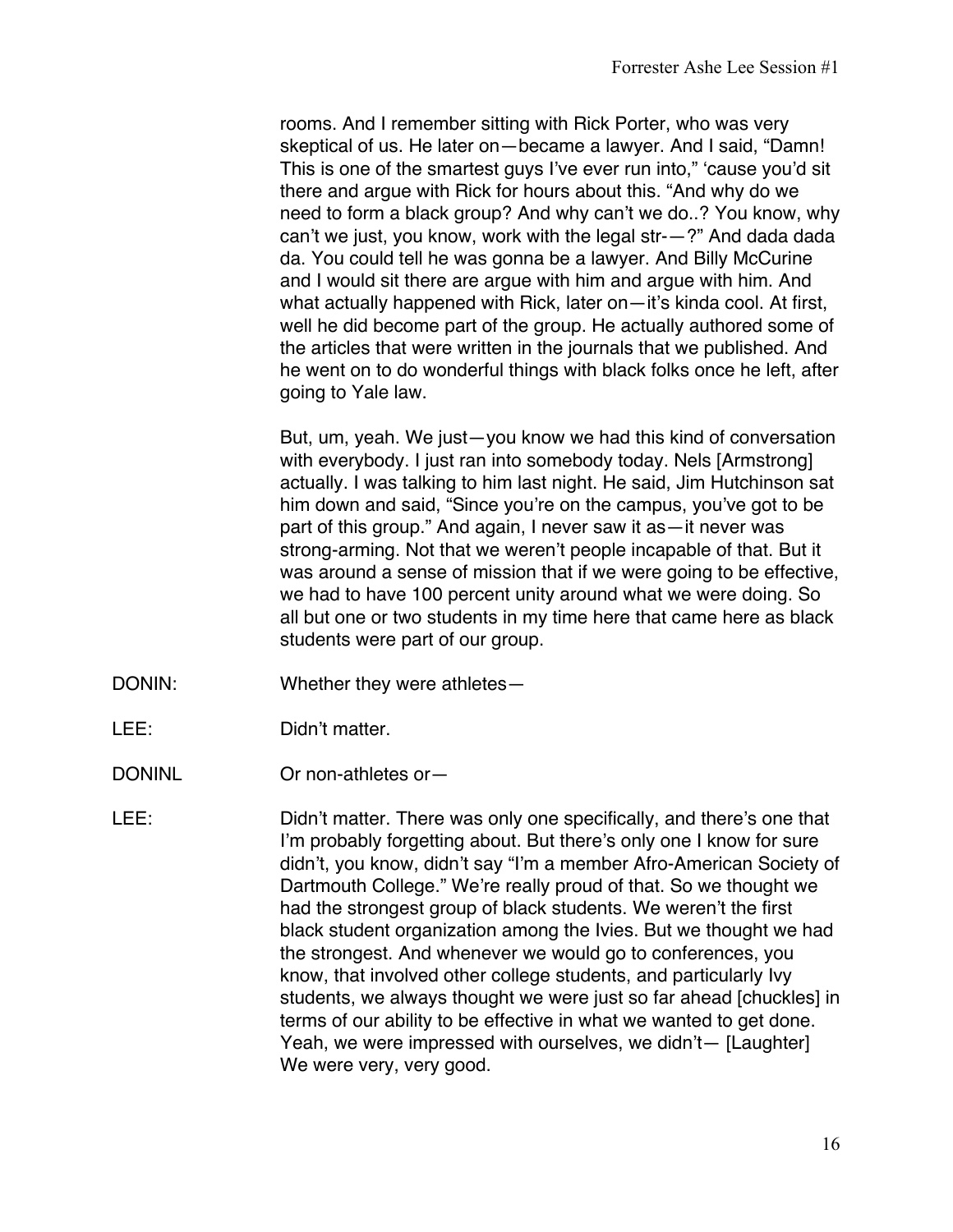- DONIN: So how does this distinct black group, how did you fit into the sort of social life on the campus? For instance, Greek life? I mean did you disperse and just go do the Greek life thing? Or did you stay among yourselves and socialize? Or did you form your own fraternity? I don't know. How did that work?
- LEE: I'm not sure. I know because of letters I wrote—which, I'd forgotten that initially I thought I wanted to be a part of a Greek fraternity, and ultimately got invited to one. But ultimately I had—I know by my—I certainly didn't. I went into my second year—I think it was when rush occurs. You know I just—I didn't want to be part of it. I had my social group. I don't remember. I know a couple of guys became part of fraternities. And there was one fraternity in particular that was very open to the idea of having black students, not that they were…I'm sure some students…I mean I'm sure there were plenty of fraternities that didn't want to have black students. But I know that there were a couple that were specifically saying "We should have black students."
- DONIN: That is one of Dickey's legacies. Is he worked to get their—all the, what do you call them? The bylaws of all these fraternities….
- LEE: Right. Or else they had to become local. Right, right.
- DONIN: Yes.
- LEE: Exactly. But I don't think—there never was a—I don't ever recall it being a part of our agenda, so to speak, as the Afro-American Society that you're either with or you're with the fraternity guys. I mean, there was nothing like that. There were—

DONIN: Uh-huh.

- LEE: You know fraternity life was central to what was going on here at the campus then—and maybe now, for all I know. But it definitely was very central. So I don't—it was not part of my thinking that you would say to a black student, "By the way, don't go—don't join a fraternity." I don't ever remember thinking that way. Maybe some of the other guys did. But I never thought that way. I personally did not choose to go in that direction.
- WILLIAMS: I know Alpha Phi Alpha was founded in '72, I believe.
- LEE: Yeah, it was after I left.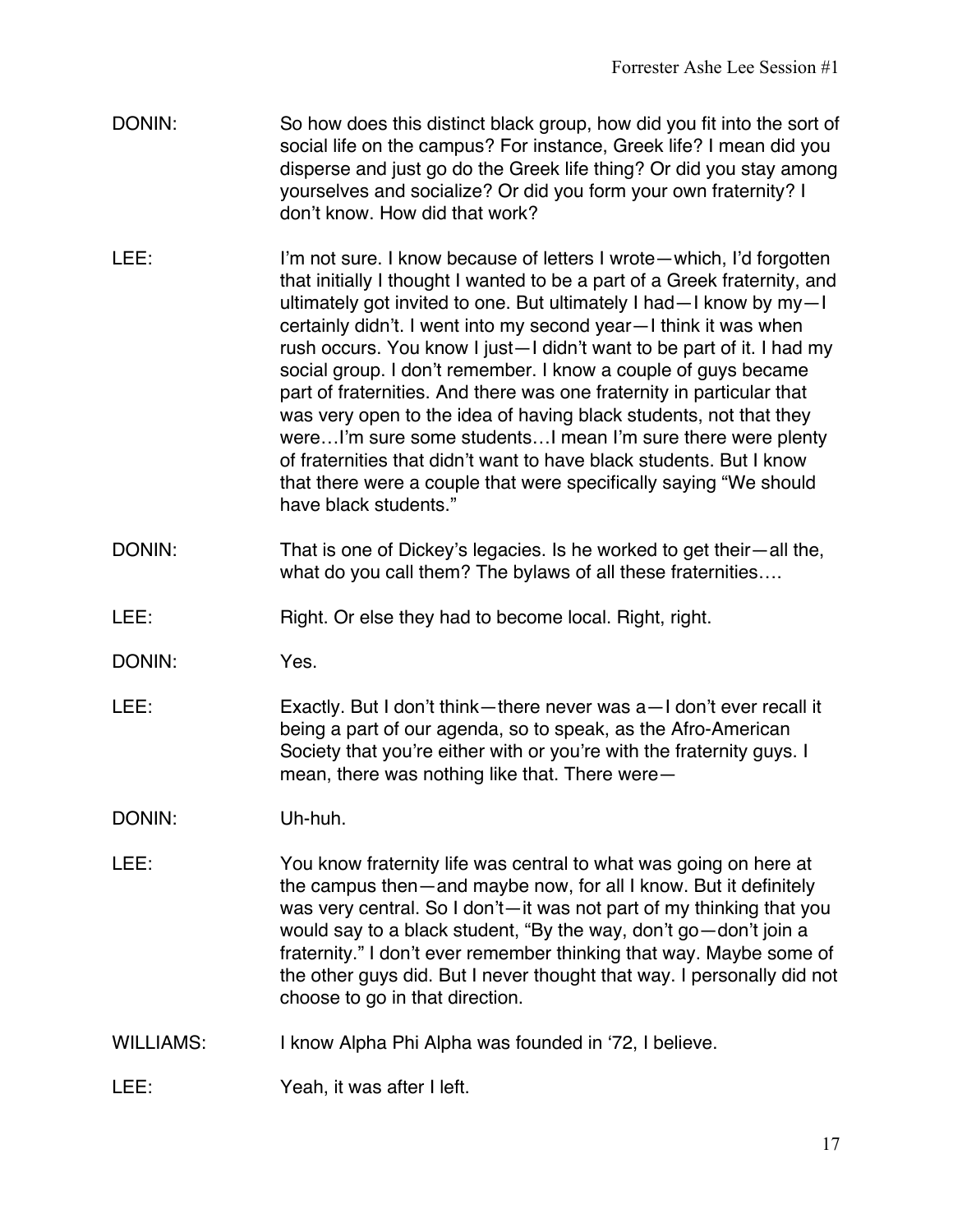- WILLIAMS: So soon after, but not that time.
- LEE: Right. Yeah, I think we, um—I'm pretty sure there was discussion when I was here about should we form a fraternity. And I'm pretty sure—and this is a gestalt more than a specific memory—that the sense was that the political mission we had here on campus was much more important than the fraternal admission of the A Phi. My father's A Phi and my mother's AKA. I mean, fraternities are big in my family, black fraternities. So I had that legacy. But we felt that and I suspect some of the other guys did, too—we thought what we were doing here was beyond and more important than, historically, what black fraternities were about. So if the issue had come up, I probably would have said, "No, we don't need a fraternity now. We need an Afro-American society.
- DONIN: Mm-hmm.
- LEE: "And it has to be as strong as possible, and a fraternity would just dilute the strength of what we were trying to do here." So I probably would have been opposed to an immediate organization. But I saw even as it got towards my third and fourth year that eventually the community would grow large enough, the black community here, that you would have more than one center of activity for black students because it's going to become a more diverse community within the black community. And this idea that everybody would be swept under the arms of the Afro-American Society, I knew that was not going to last forever. You know, but the time I left there were eighty or so students coming in every year. By '72 I think they had a hundred one year, so. So, yeah, that was a short-lived part of the black experience at Dartmouth where you really could count on all the students to be at your side, whatever.
- DONIN: Regardless of the issue.

LEE: Yeah.

DONIN: Yeah. Well, that's gonna happen in any group once it grows.

LEE: Yeah, exactly.

DONIN: So the agenda that you came up with in those early years when you were still small enough to be sort of one unit, was it distinctly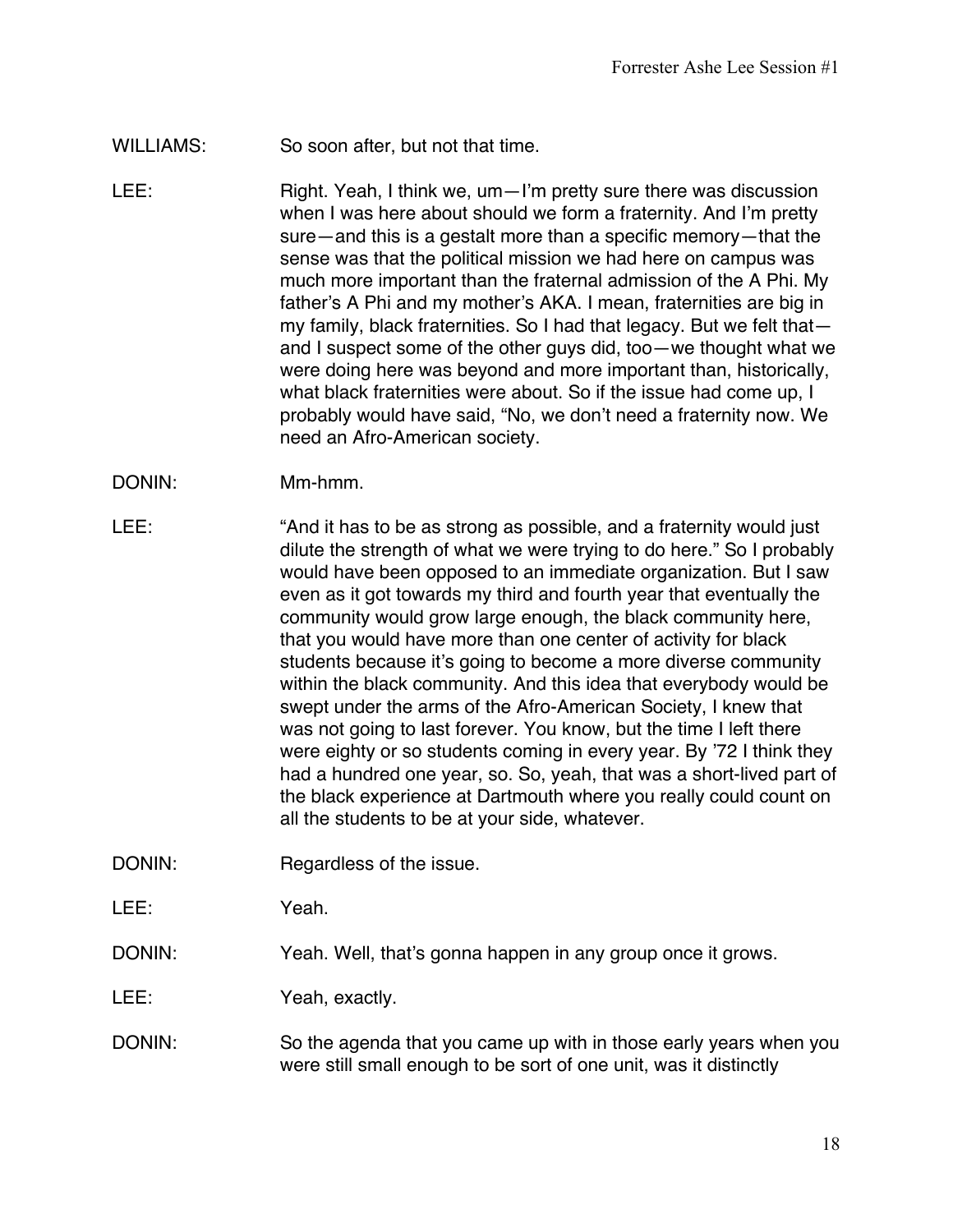focused just on Dartmouth? Or did you want to work with other Afro-American groups in the other—in the Ivies?

LEE: No. It was pretty focused on Dartmouth, what we wanted here. And we wanted social space. We wanted programs. We began to address the issue of curricular—what should be in the curriculum.

## DONIN: Yeah.

- LEE: And it sorta, kinda—in an interesting way, it just sorta, kinda got divided up among the guys that were here who took the most interest in any particular issue. But for me *the* most important issue was the social space. There had to be a place for us. And that wasn't an initial idea. But ultimately when the idea was, you know, presented, more and more people began to discuss the idea; I really saw that was really essential, that there needed to be a…. Maybe by that time I'd figured I didn't want to be in a fraternity, I don't know. I'm not sure what. But there needed to be a social space around which we could, you know, galvanize our interests and our activities, so...
- DONIN: But what about the academic piece? I mean were you asking for, you know, African-American history?
- LEE: Eventually we were. But I don't think at that time our awareness was strong enough to know what African-American history was [chuckles]. I mean I just, you know, we'd never been taught it. Things we take for granted today were just, I mean, back then we were just not…. [Ernest Everett] Edward Just? I'd never heard of Edward Just. [Laughs] I had graduated here, long gone before I ever heard who Edward Just was. So I don't think that awareness was there. It was by, roughly, 1969, that there needed to be curricular elements. And I think, you know, conceptually we had the idea that there was something about our history that needs to be a part of what's…. But I don't—but the awareness about history— African-American history, as a distinct subject for academic, intellectual, experiential focus on a campus? I don't know that we had that awareness.

DONIN: Mm-hmm.

LEE: Probably some did. I didn't. Once the idea got planted, I mean, it was easy to see why. Of course we'd have to.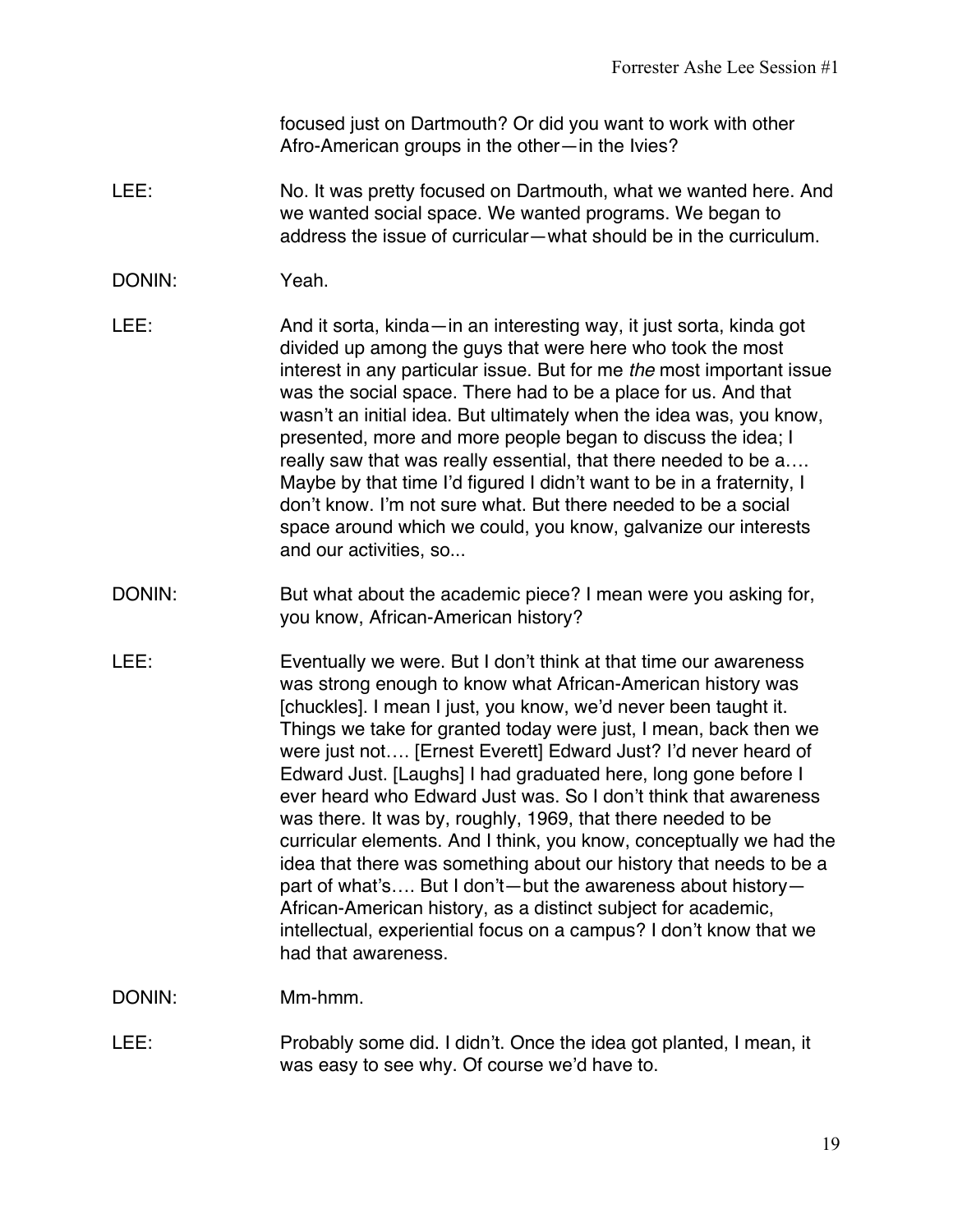# DONIN: Sure. Right.

LEE: But it wasn't obvious at first, yeah.

DONIN: So how did you yourself evolve over these four years? This experience of building this distinct group, how did that change you?

LEE: Oh! Well, you know, so part of this is in the context that, you know, in terms of your personal development, the four years of college are *the* most formative time of your life. And you don't realize it as you're going through it, but you certainly realize it soon after. So I think I was struggling personally with the fact that I was doing well academically in high school with leadership responsibilities. But there were some other people like that. And then I come to Dartmouth College, I found a lot of guys like me with talent, with ability. And so I think it awakened inside me, "Wow! There are some very—I'm not alone." [Laughs] That's the simplest way to say it. "It's not just me that has to go out and work and do things. There are a lot of people like me who are capable of doing…."

> When I say "like me," people who have academic ability, who have a sense of responsibility, who have leadership potential, who are growing an awareness of what has to be done in this society. I didn't come here with a mission to, you know, change the world around issues important to black folks, but I certainly left here feeling that way. And so, you know, I evolved from an individual who was—came from the black community, from a black family, from a very historical black family, a black academic family, to one who became a very socially and politically committed individual. And that all happened in three years, really. Very, very—very, very transformational. Which is why it's hard for me to read some of these letters. [Laughter] 'Cause they don't—most of them come from the first year, and I was just…. [Laughter]

- DONIN: That's alright. It's all just an evolution. [Laughter] So wha'd'your parents see was happening with you?
- LEE: They didn't see it except that my hair was longer. [Laughter] That's the only thing they saw, grown it out. They didn't see it. My sister, who went to Bennington College, which is just down the road, she's two years behind me; we were both caught up into the same thing and—no, they didn't. And my parents—
- DONIN: You protected them from it.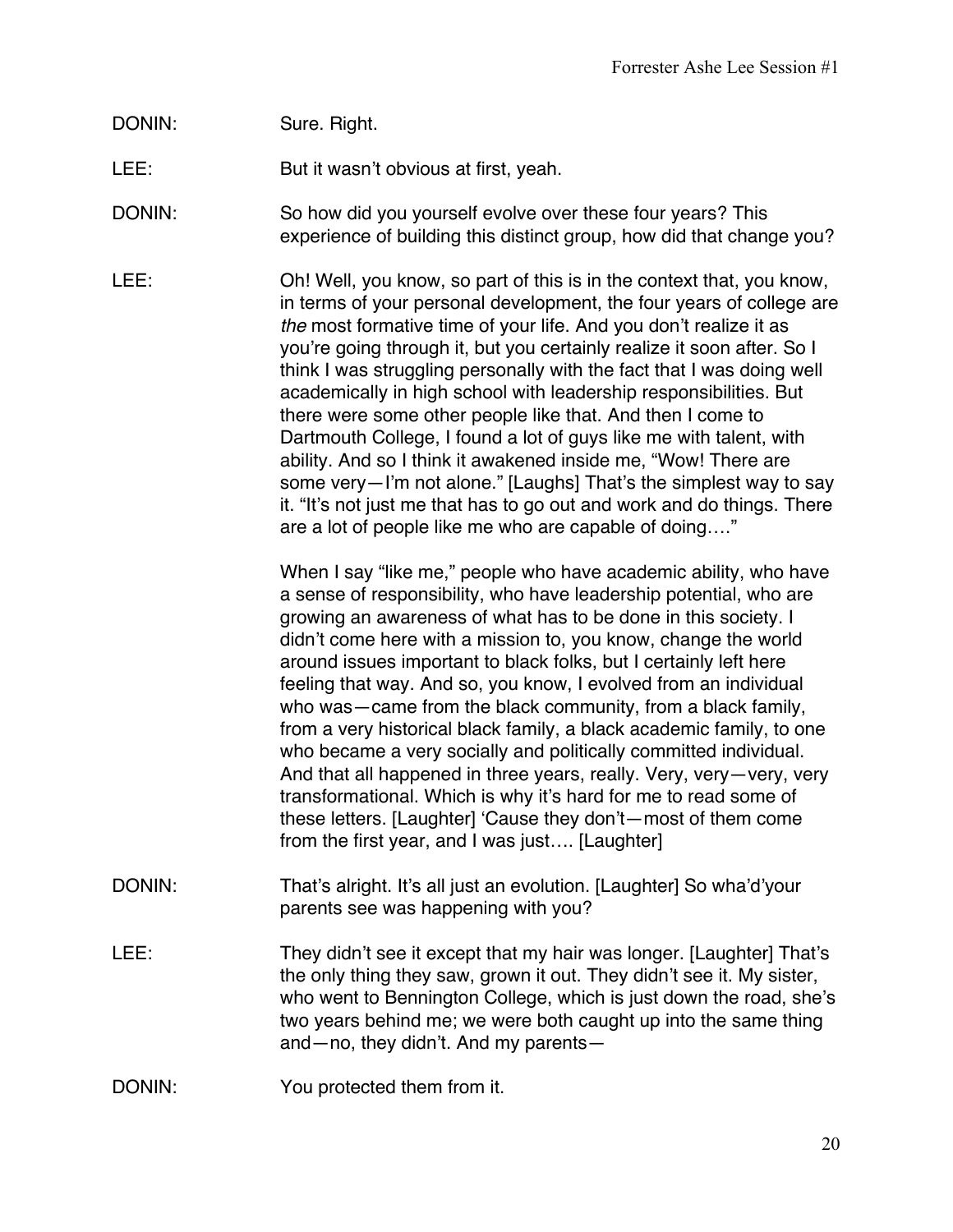| LEE: | Yeah. I felt like, that I 'Cause they were kind of, you know,      |
|------|--------------------------------------------------------------------|
|      | conservative, middle-class black folks even though we lived in a   |
|      | working-class black community. And I was afraid that they were not |
|      | ready for it. So I, you know, I never really They later became     |
|      | themselves quite radicalized, but as they looked back over their   |
|      | lives and saw things they had did and were like But, yeah, not at  |
|      | that time.                                                         |

- DONIN: Well, I think a lot of kids of the sixties protected their families from what was going on [Laughter] with them personally.
- LEE: Exactly. Yeah.
- DONIN: So did your—as this group grew because the incoming population was growing, of black students, did your sense of who your community was change? I mean did it grow, did it change?
- LEE: Well, so let's define who my community was before I came here. My community really was my family and the block I grew up on. You know, where I spent my formative years, and school. We did not have a huge extended family, but we had a strong core family, both nuclear family and a few relatives. And my father, who essentially was a social worker—he was a director of a black YMCA most of his life. And then in the 1950's, the YMCA was associated—actually had been recruited to come to Plainfield, New Jersey, a mediumsized northeast suburban city, to be the director of the black YMCA. But then they decided, "Well, we shouldn't have black and white; we should have one YMCA." So he became associate director of the main YMCA.

But essentially it's—then, unlike today, it had a social mission. There were others in my family who were physicians, so there was always that present. But my father was essentially a social worker. And so I think the sense of…so in that sense there was a community around what he sensed was his mission, which was to be a mentor and a leader in the social work sense to work with black kids. And as the two Y's—YMCA's—in Plainfield merged, there were his staff of the black YMCA merged as part of the staff. And I, you know—it was a great space. I mean, it was just sort of black kids and white kids all under the same—only—and there were no overt—you know there were clearly always racial tensions in a community—but in that space, there were no overt racial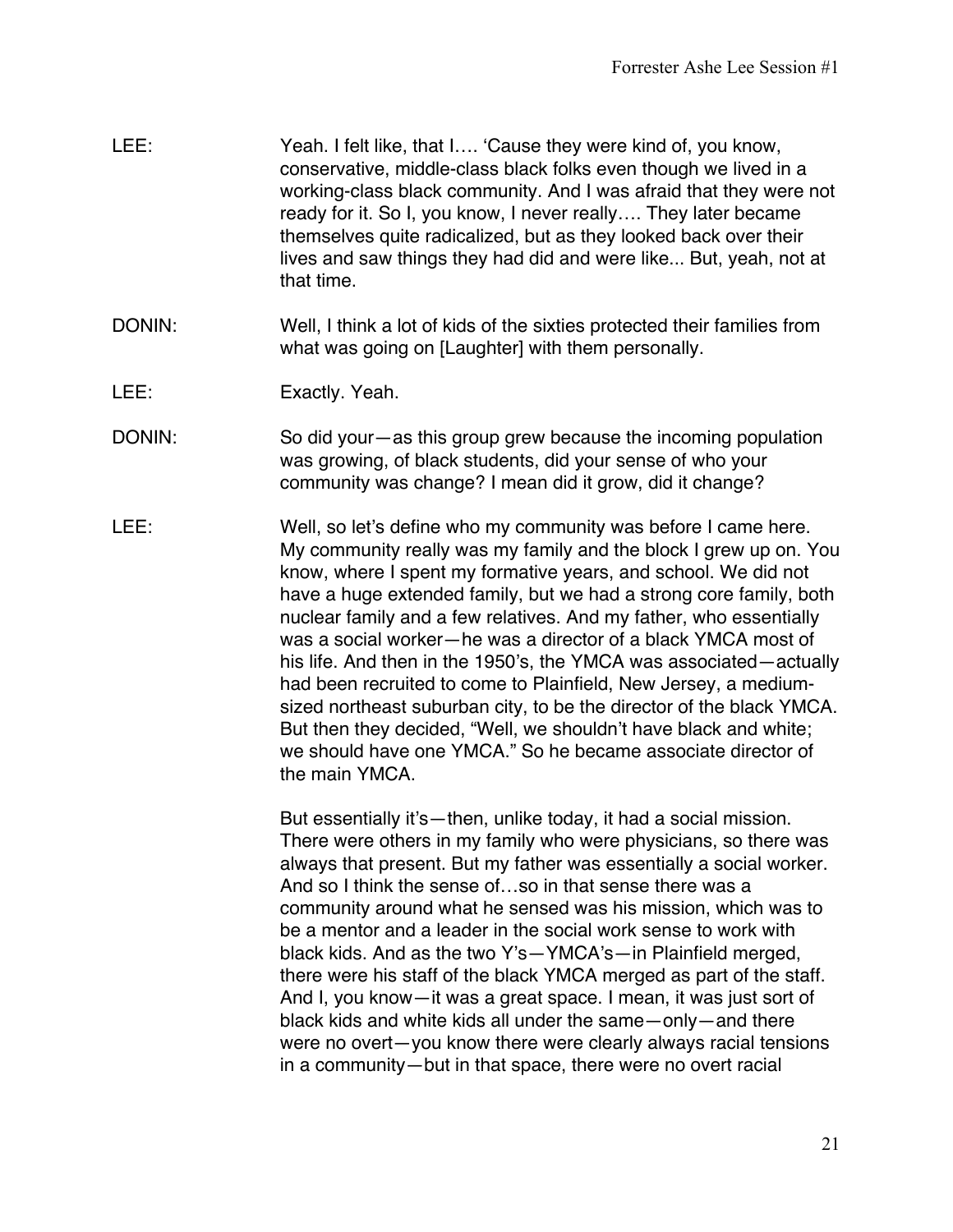tensions. So that was part of—that was another p-—community that I had, was in the YMCA, go up to YMCA camps and so forth.

## WILLIAMS: Oh, yeah.

LEE: And without thinking about it, it was an integrated environment. I didn't think about it that way. But, you know, just—so there was that. And then there was the church. And that was a little bit funny—'cause my mother, my mother was a very upwardly mobile middle-class mom, black mom, who thought, you know, therefore we should be in the Episcopal Church. My father came from the historical African American Episcopal Church, AME Church, and thought—fact his grandfather was a bishop in that church—so he went to that church, and we went to a black Episcopal Church. My family was kinda— [Laughter]

> So I never felt very rooted spiritually, so because of that, because there was this divide, the family never went to church together. And to this day I get—'cause, you know, I wrote down I'm Episcopalian 'cause that's the church that my mother wanted me to go to. And to this day I still get mailings from the Episcopal—whatever they call themselves over here. I never, uh—

- DONIN: The church here?
- LEE: The Episcopal student organization.
- DONIN: Oh, yes, Edgerton House.
- LEE: Edgerton, yes. I never set foot in the place, never said boo to anybody there. But somehow they got me on their list, and forever. I've forgotten, yeah…

DONIN: That's great!

- LEE: But, yeah. But anyway, so there was a world a little bit around the Episcopal church, a community there. And the YMCA. And then sports were huge in my life.
- DONIN: [To Williams] Do you have to be out there at three?
- WILLIAMS: Oh, yes. I'm gonna go on the desk.
- DONIN: I'm sorry, Shan, you have to miss this.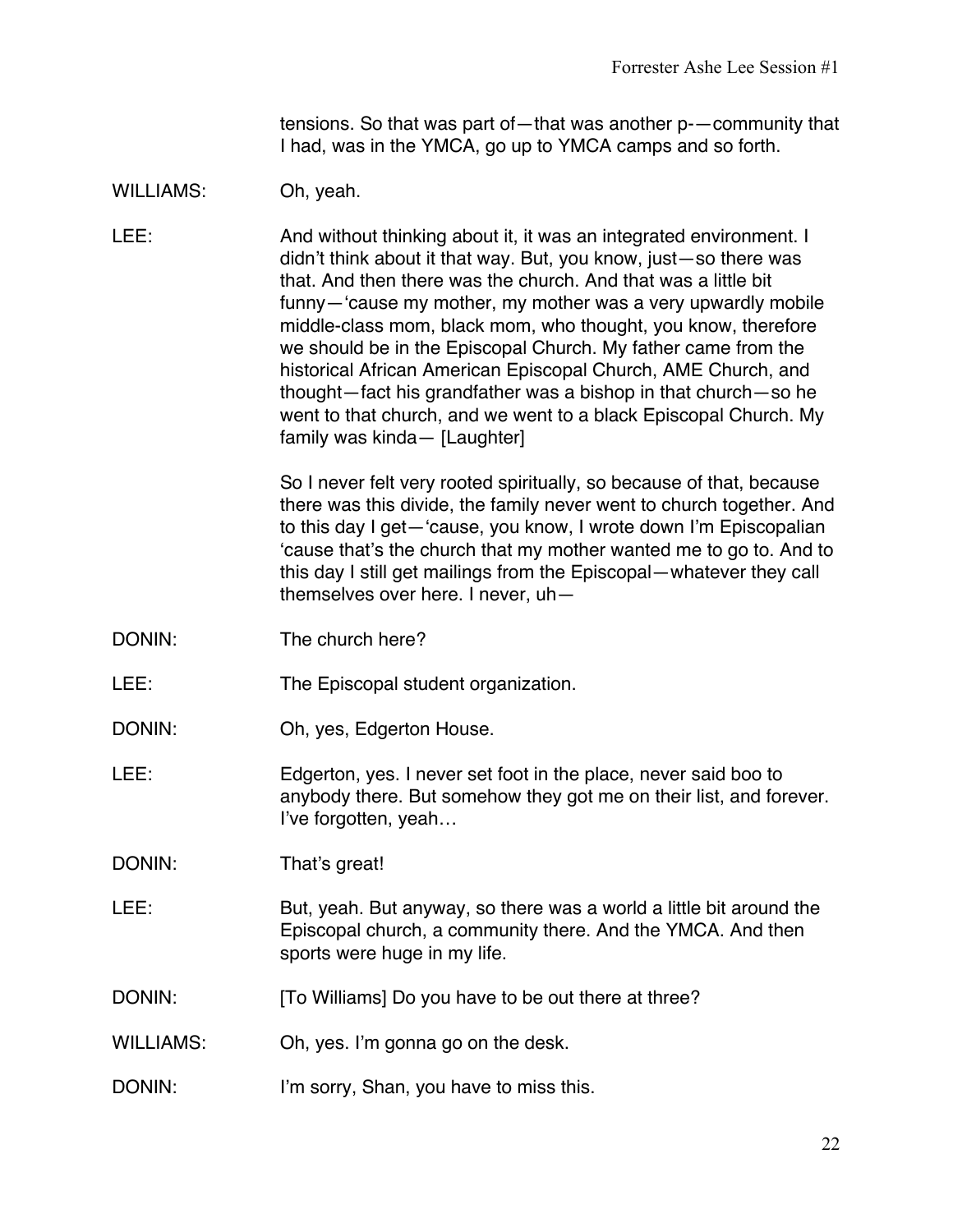WILLIAMS: Oh, no, it's not problem. Yeah...

DONIN: Well, we'll just keep going.

WILLIAMS: Okay. I would be interested to hear how BADA came into play because I know that you had a part in that—

LEE: I did do that.

WILLIAMS: — —as it was developing out of the Afro-American society.

DONIN: We'll do that. Are these the BADA questions?

WILLIAMS: Well, sorta. I mean they're generally related. But, this is fine. Okay, carry on. [chuckles] Scratch that from the record. [Exits]

- DONIN: Sorry. We'll scratch this.
- LEE: So, your question was about....
- DONIN: About how your community.... I was actually wondering how the during your four years here…you started out with this tightknit group of—
- LEE: Four friends, yeah.
- DONIN: —the kids that were here that you knew. And then obviously this group of black kids that you put together to be the Afro-American group. Was that your community?
- LEE: Oh, absolutely, while I was here. Yeah, and I wouldn't say I put it together. I mean, we came together, and I was elected the head of the group. But that was definitely the center of gravity, where my life and my soul and my energy was.
- DONIN: The group grew here, I mean by the time you were a senior.

#### LEE: Yeah. So I was—it says there—I think that it's true, I think I was president for two years. But Billy McCurine was the—

DONIN: Yeah, between two and four.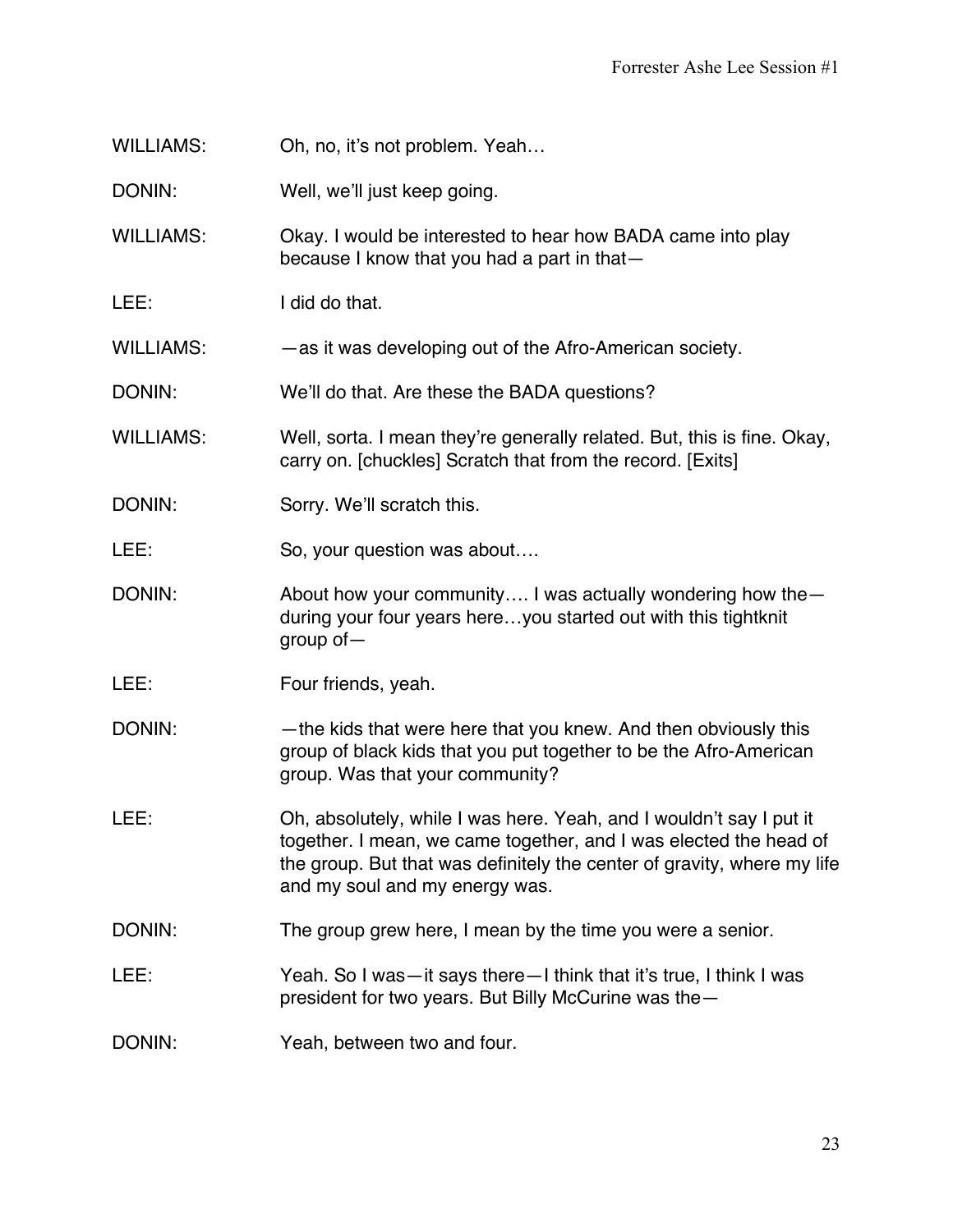- LEE: Yeah. And then Billy McCurine was president, and then Wally Ford after that. So there was a succession of…. But, so let me just tell you this part of my story, because by my senior year—remember I left I think the spring of my senior year. The other important event in my experience here which was— Do you know the story of the Chicago….? [Donin nods] Okay.
- DONIN: What was the name though? I've totally....
- LEE: The Foundation Year Program.
- DONIN: That's it. The Foundation Year.
- LEE: Foundation Year Programs.
- DONIN: Right.

LEE: So Dean Dey and others thought it was an interesting and good idea to bring gang leaders from Chicago to Hanover. So they decided that I—or they asked me to be the one that would be their roommate for the first year they were here. So this was my senior year. And I was at that point living at Casque & Gauntlet. So Dean Dey first of all asked myself and Billy McCurine—Billy was president of the Afro-American Society—to go and meet them when they came, gave us the background, then asked us to meet them at the airport in Lebanon. So we went down, dressed as I am now in jeans, you know, sweatshirts and so forth, not really knowing what to expect. But, just—and Billy was from Chicago. So that sort of made it, you know…. Whatever was gonna happen here, at least there was going to be another guy from Chicago that's gonna make sure everything goes smoothly here.

> But all we knew at that point is that we were meeting two gang two former gangs members from Chicago. And so we go dressed down, looking like country bumpkins. And off the plane stepped Tiny and Henry, Al Nevins and Henry Jordan. And they are dressed like they are ready to attend a Wall Street board meeting. To this day—Tiny had on a tweed three-piece suit as he comes down off this little, you know, small airplane. Henry had these flannel slacks, gray slacks with a—I can still see this—with a blue jacket. They looked beautiful. And we looked at them and our eye-—you know, it was just, like, wow! And we shook hands. And Tiny and Henry and I became the tightest group of people that I have ever known.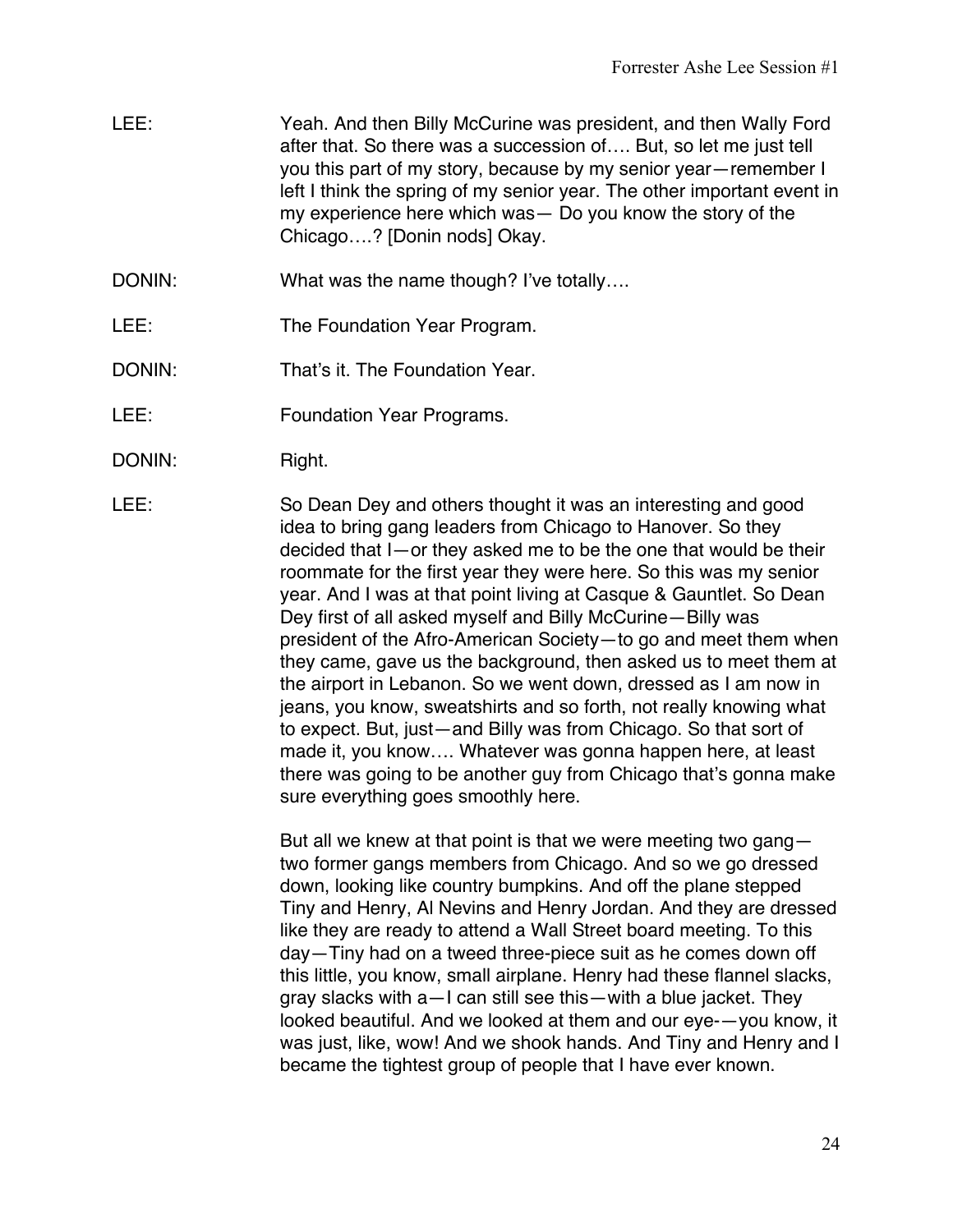They lived with me for the next three or four months. We spent every night talking about what they were doing in Chicago, what they had done, what I was doing here, and what we were doing here at Dartmouth. And that somehow connected me with an experience that had not been a part of my life, but by the time I left here, I felt was very central to my life. Which is the experience of growing up in urban America as a black. And it was just phenomenal.

- DONIN: Must have been an eye-opener.
- LEE: A lot of it was, "Wow! This is amazing!" Yes. But what was more interesting to me was just how instant the connection was between Tiny, Henry, and I because our skins were the same color. It was just such a powerful, powerful part of being here. And so powerful that, you know, I left—the reason I left the campus actually—Bob Reich, who was, you know, he wanted to be head of the Labor Department. Bob was also in C&G. He came by my office one day and said—I mean, by my room one day, and said, "Do you want to go— Let's go work on the campaign. I'm going out to Indianapolis and then out to California." I said, "Oh, sure." So, we went off that's why I left. And I never came back after that. So that's why I left the campus. And, but for about three or four months up until that point every night was spent with Tiny and Henry.
- DONIN: You were with Tiny and Henry.
- LEE: And they were just so marvelous, particularly Tiny. And the thing that was so interesting to watch was how they negotiated their way into the campus environment here and got what they needed, using all the street skills that they had and the really incredible personal skills they had.
- DONIN: Just the sheer power of their personalities.
- LEE: Exactly. To get what they needed. So they would go to Dey and say, "You know Woody has all these books on his shelves." And they would say, "You know, we look like we're, like, you know... We need some books." And so, bingo! They'd get, you know—they'd get some money, next thing you know they'd have a bunch of books on their shelves. They just had this way of effectively demanding, without clobbering people over the head, what they wanted to make their lives, what they wanted them to be. And they always said to me: "Woody, we're on your turf now. [chuckles] We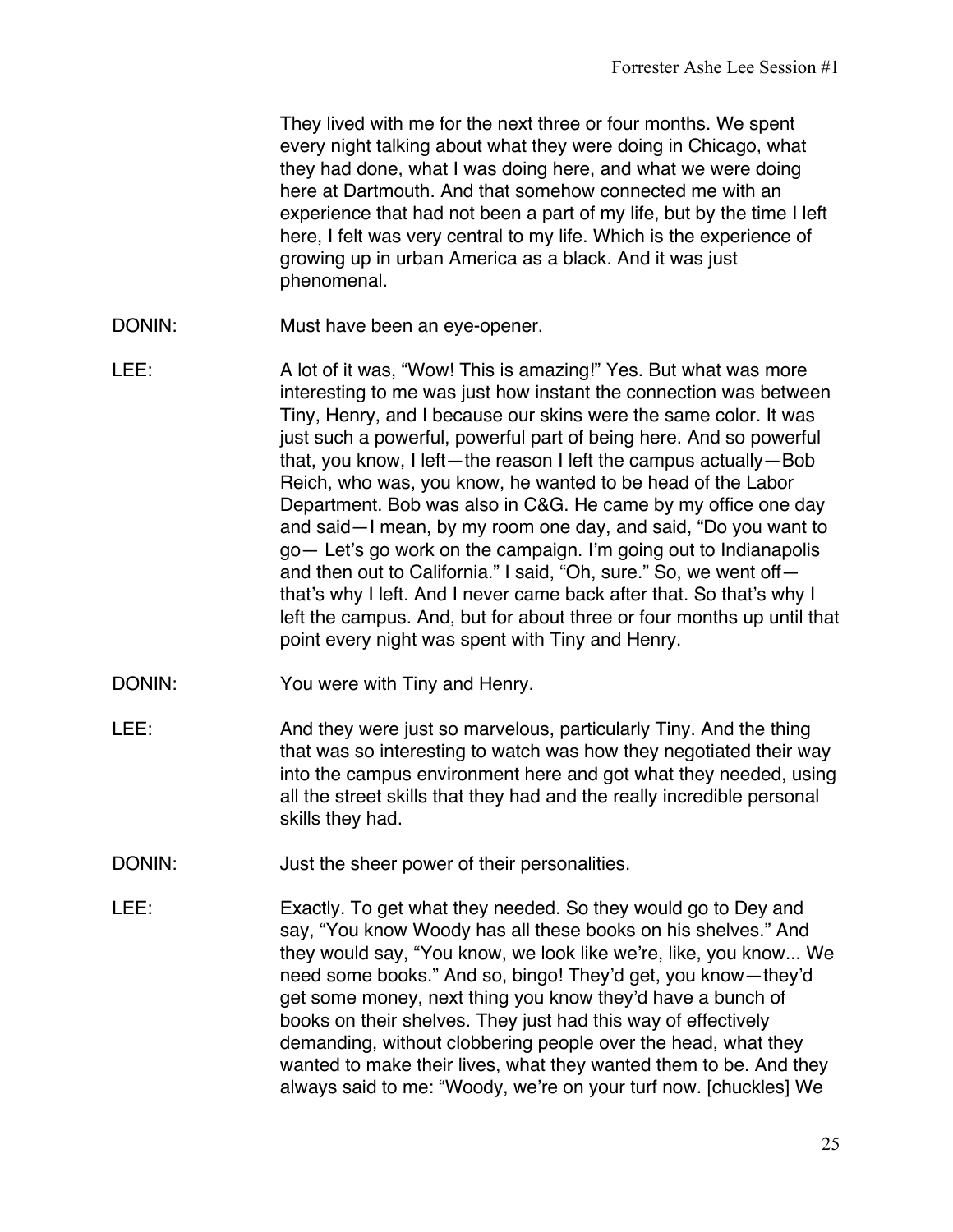know that. [both chuckle] But next year, 'cause we have our foot in the door, we're bringing our boys up here. And things will change," they said. But they were very clear that once they opened that door, they were going to make sure the opportunity was available to a lot more people. And that's sort of my vision of what I want to do with my life: open those doors and make sure a lot of people came here after I got through them.

- DONIN: Did they succeed? Did they bring—
- LEE: Yes. Oh, yes. For two years, you know. Then the program...that's a long, different thing.
- DONIN: That's another whole story.
- LEE: Story, exactly. But they did the following year. And they kept saying, "Wait 'til you meet Crump." Henry Crump. And I actually came back in '69 just to visit the campus. And I met Crump. It was—and this is told in the story that's told about the Foundation Years—we were walking down the Green, and Crump is coming towards me. He was the big guy in the whole whole gang environment there, just sort of walking down the street towards each other. Like, you know, "Showdown at O.K. Corral." [Laughs] It was like I was the leader on the campus; he was the leader in Chicago.
- DONIN: Whoa!
- LEE: So, and I actually was scared. But we shook hands and everything was fine. But it was, um, yeah—that was a real important experience.

So I left. After the three or four months I spent with Tiny, I left to work on the campaign and wound up in Indianapolis and then in Los Angeles at the time that Kennedy was killed. And then ultimately never came back to Dartmouth. But worked for Dartmouth the following year down in Jersey City.

- DONIN: Oh, that was the—was that the Bridge Program [Jersey City Bridge Program]?
- LEE: The Bridge Program, yeah. And then.... Worked at Harlem for five years after that, thinking that all the guys that I knew in college were sitting around talking about all these things, about going back and working for communities, would be joining me. And no one came.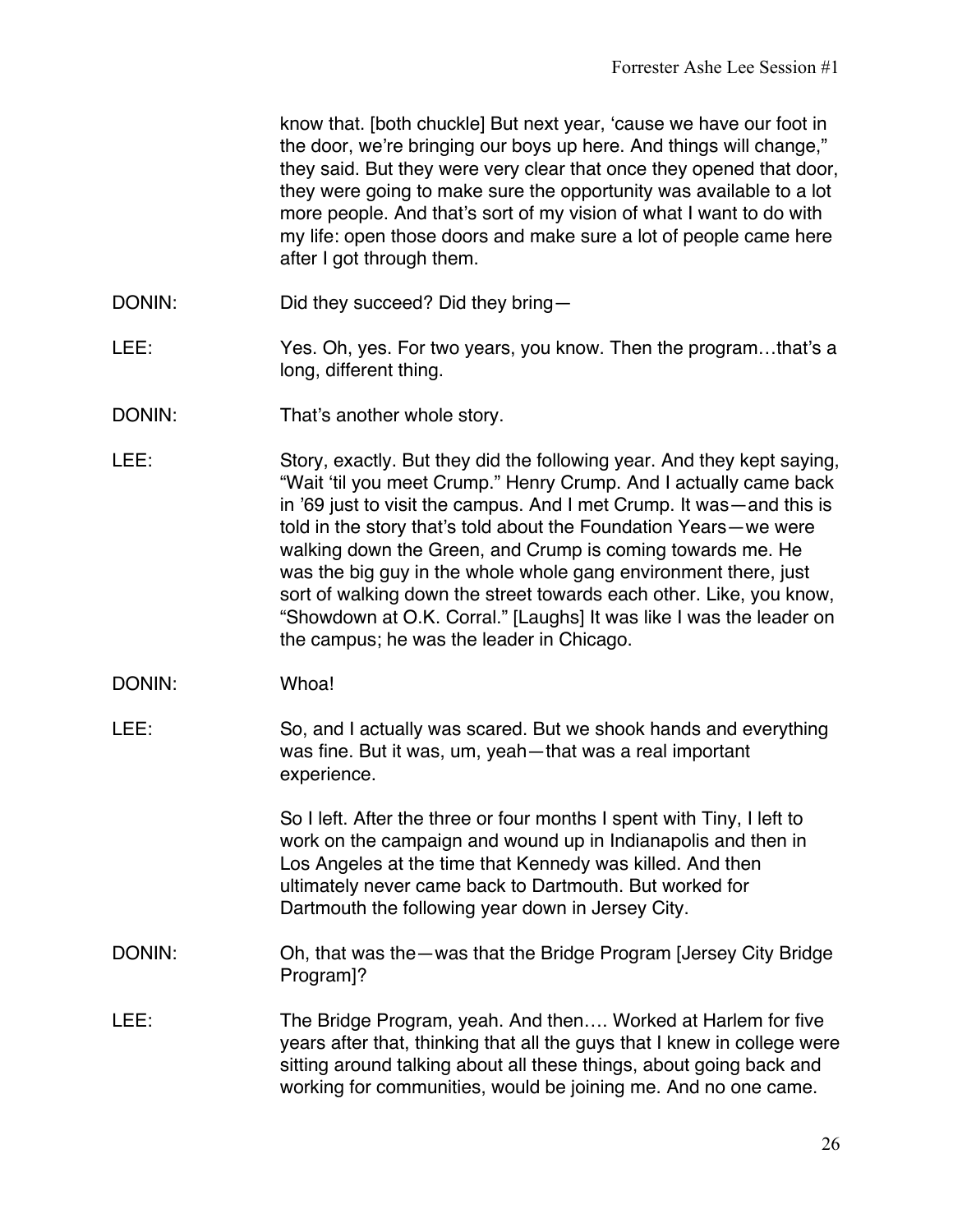So I said, "Oh, that's right. I'm supposed to be a doctor." So I turned around one day and said, "You've got to get on with going to med school." So that's what I did.

- DONIN: So it's fair to say that you were transformed during your four years at Dartmouth.
- LEE: Absolutely, yeah.
- DONIN: But the question is, was it the atmosphere? You know, this was going on all over the country.
- LEE: Correct.
- DONIN: But there was a condensed version of it going on here at Dartmouth.
- LEE: I think there was a perfect version of it going on here at Dartmouth, in the sense that the urgency, the immediacy, the importance of what needed to be done was sensed here, and things were done and changed very, very dramatically. And it became, you know, a bit of a model for what should be done everywhere. The New York Times had this article: DARTMOUTH ADMITS 100 BLACK STUDENTS, and the most ever in the Ivies, something like the most ever in the Ivies. It happened in 1972 I think. It really did become a model for what is possible. And, you know, I carried that with me for the rest of my life, that—what a few guys can do.
- DONIN: And the whole.... You know they were starting at the high school level with this ABC Program.
- LEE: Right. And that had started...that was not our organization, that was the college.
- DONIN: No. Right, right.
- LEE: But we were all were involved in it, you know. I was involved in it one summer. A lot of—some got involved in other ways. Yeah.
- DONIN: You were a tutor.
- LEE: Yes. Exactly. Mm-hmm. Exactly. In fact one of the kids in the program that summer was from my high school. Yeah. So, yeah. And then, you know to have these students come out of, through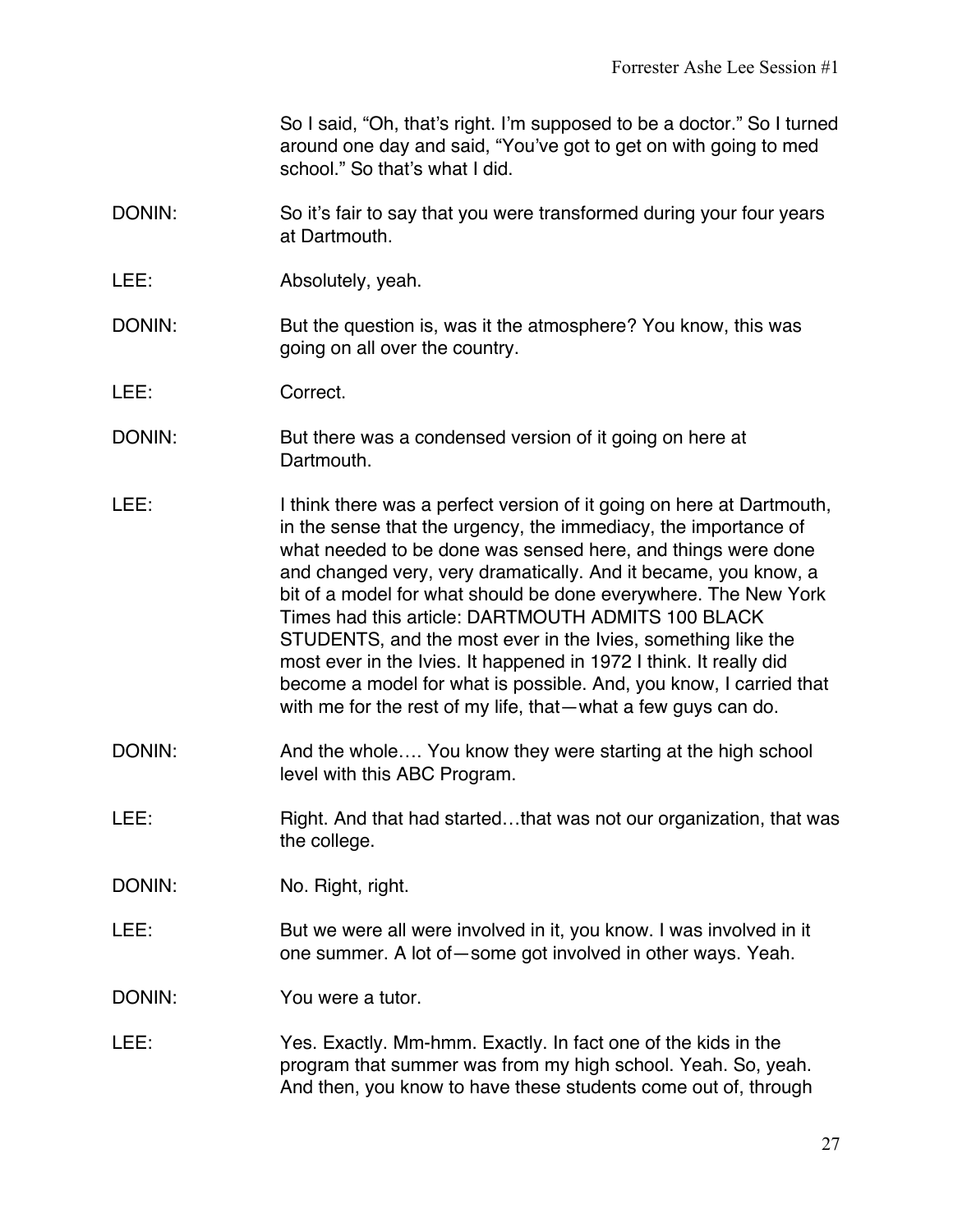that program, and go on to be Rhodes—it's all, you know... So, I mean—and partly…

Ultimately, you know, I went to Yale Med School and then stayed there and joined the faculty. And so as I was doing my academic thing, as a, you know, as a faculty member of the School of Medicine. I actually put all this stuff behind me and just became an academic for ten years and ultimately got tenure. And looked up one day figuring that the whole world was changing because we'd set in motion all these things. And I said, "Not much had changed." Oh! What a realization. That's almost—I got—I mean, I literally spent a decade just doing a pure, focused academic—well, medical training and then academic thing. You know you feel like you're in this huge world 'cause medicine's so grand, it's so big, it's expanding, it's growing. You're seeing more black students come in, you know. You know, you're sitting side-by side; there are all these black students around. You think everything is happening in the whole society because it's happening right in front of you. And then you stop one day.

And the moment I realized that something was wrong, something very terrible had happened over those ten years, was when I looked at—at this point I was a dean—I said, "Let me look at the statistics on the black faculty at Yale." 'Cause I'd been a faculty member for close to a dozen years at that point. I said, "I know I'm a faculty member. I know [Gary, 58:52] is here"—who was almost a classmate of mine at Yale year-wise, year behind me at Yale— "He's a faculty member. Let me go check the department list." And there were only two black faculty members. I said, "Wait a minute. It's been ten years, and there are no others." And I was floored. How could that have happened? Who was asleep? What is going on? I couldn't… I couldn't figure it out. And some ways that's okay, you know. Essentially what happened…. You can look at medicine, you can look at Dartmouth, you can look anywhere, at any part of what was going on in society. There was this tremendous, tremendous acceleration of interest, effort, focus on behalf of bringing African-Americans into mainstream America. And it accelerated in the late sixties.

DONIN: Sixties.

LEE: Into the mid-seventies, and then it plateaued. And I think the most distressing thing to me is to look at over the last two, going on three decades now, the achievement gap—I mean, SAT gap. You know,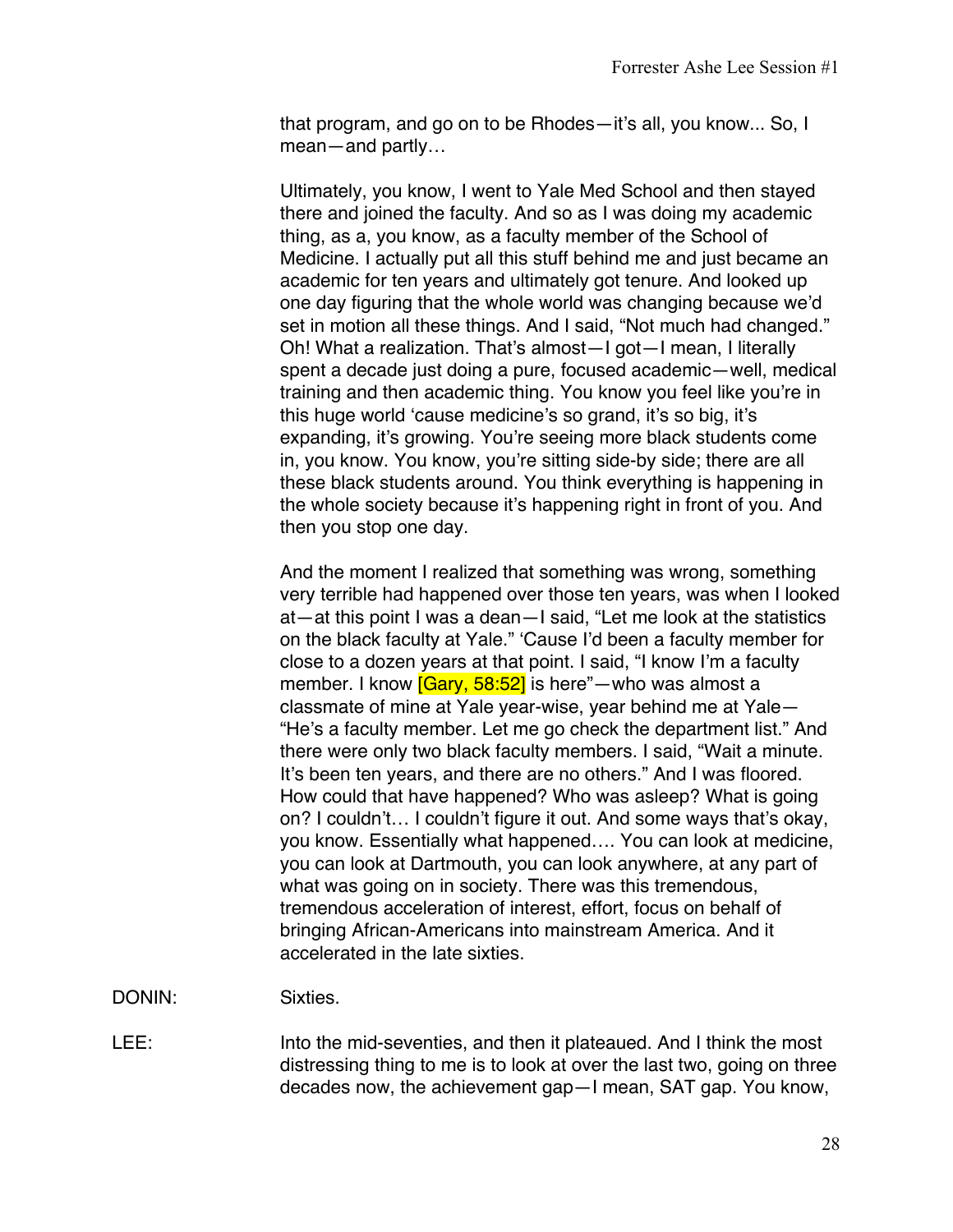scores, whatever—the achievement gap between blacks and whites in our society has not changed in over two decades.

- DONIN: It needs another kick-start.
- LEE: Right. But it exposes the fact that there's something very structurally wrong, that we were just skimming the surface of in the issues that we were dealing with.
- DONIN: In the sixties
- LEE: Yeah.
- DONIN: Well, you rode that wave, though.
- LEE: Yeah. And it felt really good. Really good. That's exactly right. We rode the wave and got as much out of it as we could. But it was just, there were…. You know as someone summed it up in roughly 2000: we've been enslaved for 400 years—I mean, there's been— African-Americans have been—we're 400 years in this country, 350 years of those were either enforced slavery or effectively slavery, Jim Crow, effectively an environment of slavery for 350 of those years. And only for 50 years have we had a chance to experiment with freedom.
- DONIN: That's sort of depressing to look at it that way.
- LEE: That's the way it is.
- DONIN: Yeah.
- LEE: That's the way it is.
- DONIN: Only 50 years.
- LEE: Right.
- DONIN: And as you say, there's still a long way to go. Big gaps.
- LEE: Right. But I thought what we had set in motion here at Dartmouth was…everything was gonna be okay. Not right away, but over time.
- DONIN: Right.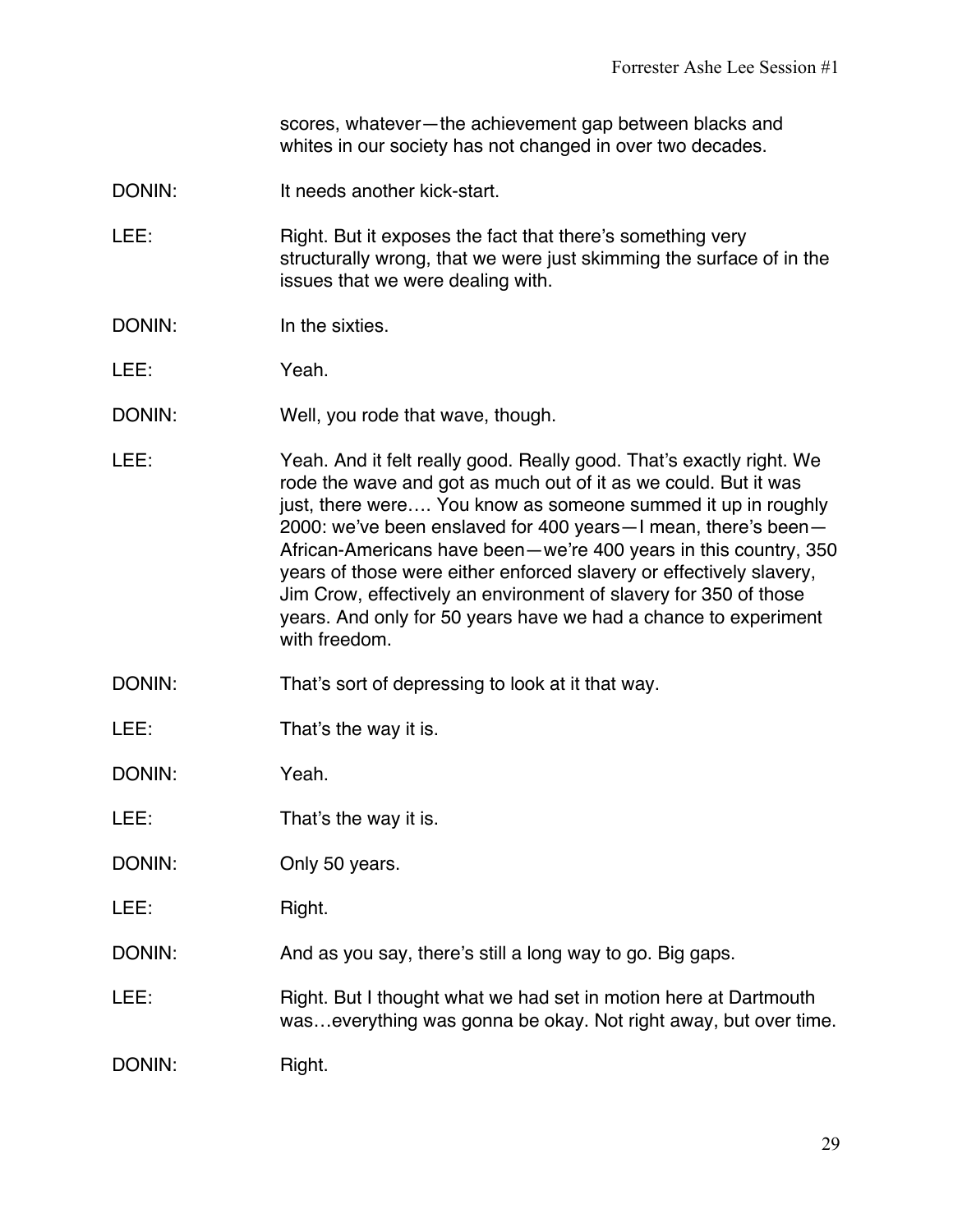- LEE: 'Cause I saw it be okay here on this campus.
- DONIN: But then the momentum flattened out.
- LEE: Well, no, the momentum just faced the ugly truth that this country has deep-rooted—
- DONIN: Yeah.
- LEE: A deep-rooted foundation in making sure that some people get the benefits of what this society has and others are excluded. And that that hasn't changed, fundamentally. In fact it's gotten worse in the last decade. Yeah.
- DONIN: Yeah, the last dec-—yeah, the last ten years. Well, our focus is back at Dartmouth. So, you know, this—as I told you when we started out: You know our focus here is to sort of look at this through the lens of feeling that you either belonged or didn't belong. But your story seems to indicate that you felt like you belonged here.
- LEE: Oh, yeah. Right. I have a great friend down at Yale who wrote a beautiful article about belonging, and he—specific to the African-American experience. When you are part of an institution or an institutional environment, do you feel like you belong there? Do you have a sense of belonging to the institution? And at Dartmouth initially… I think I felt like I belonged initially, but that changed; meaning that I earned my way here, I belonged in the sense that I'd earned the right to be here, I was successful here, and that there was a community here I enjoyed.

But then I met this group of black students and I found another community. So the community that I thought I belonged to changed. But I still felt very much a part of Dartmouth. I still felt very, very much a part of the Dartmouth community. I often characterize the Ivy Leagues that they're some of the schools are all about celebration of the individuals, and a few of the schools that are all about the celebration of individuals and a few of the schools that're about celebration of community. Dartmouth is one of those that's about celebration of community. And so I felt very much a part of the Dartmouth community. And being within that community what was a very, very powerful and strong black community. So I very much felt like I belonged.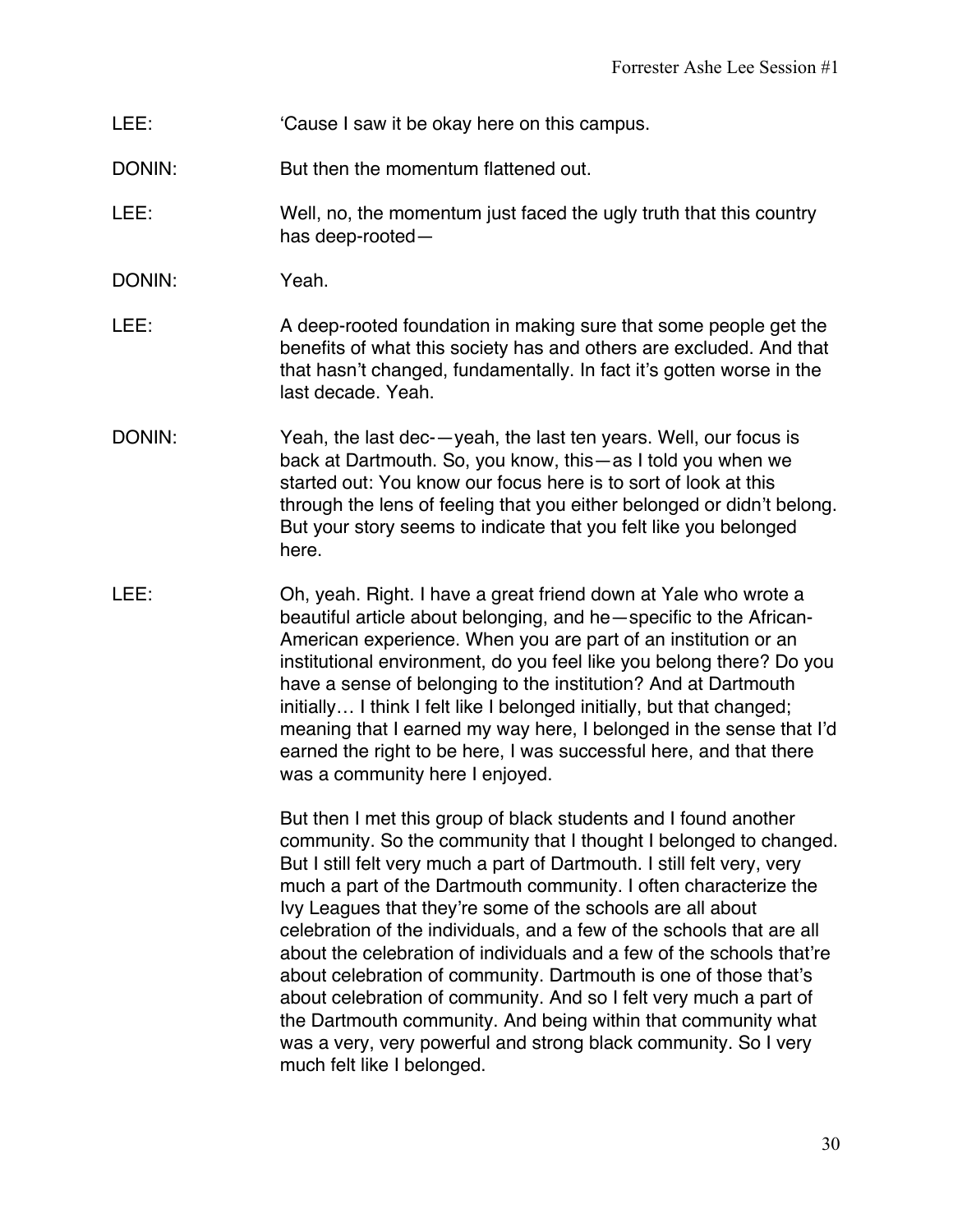I think—and a colleague that I have makes a point of this—is that being there and feeling like you belong while you're there are two distinctly different states of connection with an institution. And that it is difficult for most African-Americans to feel like they belong, that they belong, that they are part of the institution. I feel more a part of Dartmouth, for instance, than I do of Yale, which is more deeply conservative. There's so much I admire about Yale and what it's able to do, what it's capable of doing. But I don't feel like I belong. I do feel like I belong there, but not as strongly as I do at Dartmouth, even though I haven't spent much time back here. Dartmouth is, you know, that's me. That's where I come from. It's like my family. It's where I grew up.

- DONIN: It's where you found your-
- LEE: Found out who I am, yeah.
- DONIN: Yeah. And two questions: When you were here, were there any black faculty, administrators?

LEE: Hm-mmm.

- DONIN: No.
- LEE: I—maybe. Not that I remember.
- DONIN: I mean—not that you remember. Yeah. And how did you relate to Dartmouth? Once you graduated, I mean did you continue to come back here?
- LEE: No, no. I—you know, I came—it's interesting. There are a couple of things. First of all, I was fortunate, I got a scholarship coming here—not just the regular scholarship, but an additional scholarship. So I didn't actually have to work. So I didn't have to do the work-study, but I actually did it for one semester and hated it so much.
- DONIN: Work-study?
- LEE: Work-s--well, I... I had a j--
- DONIN: Your job?
- LEE: I just needed money in my pocket, but...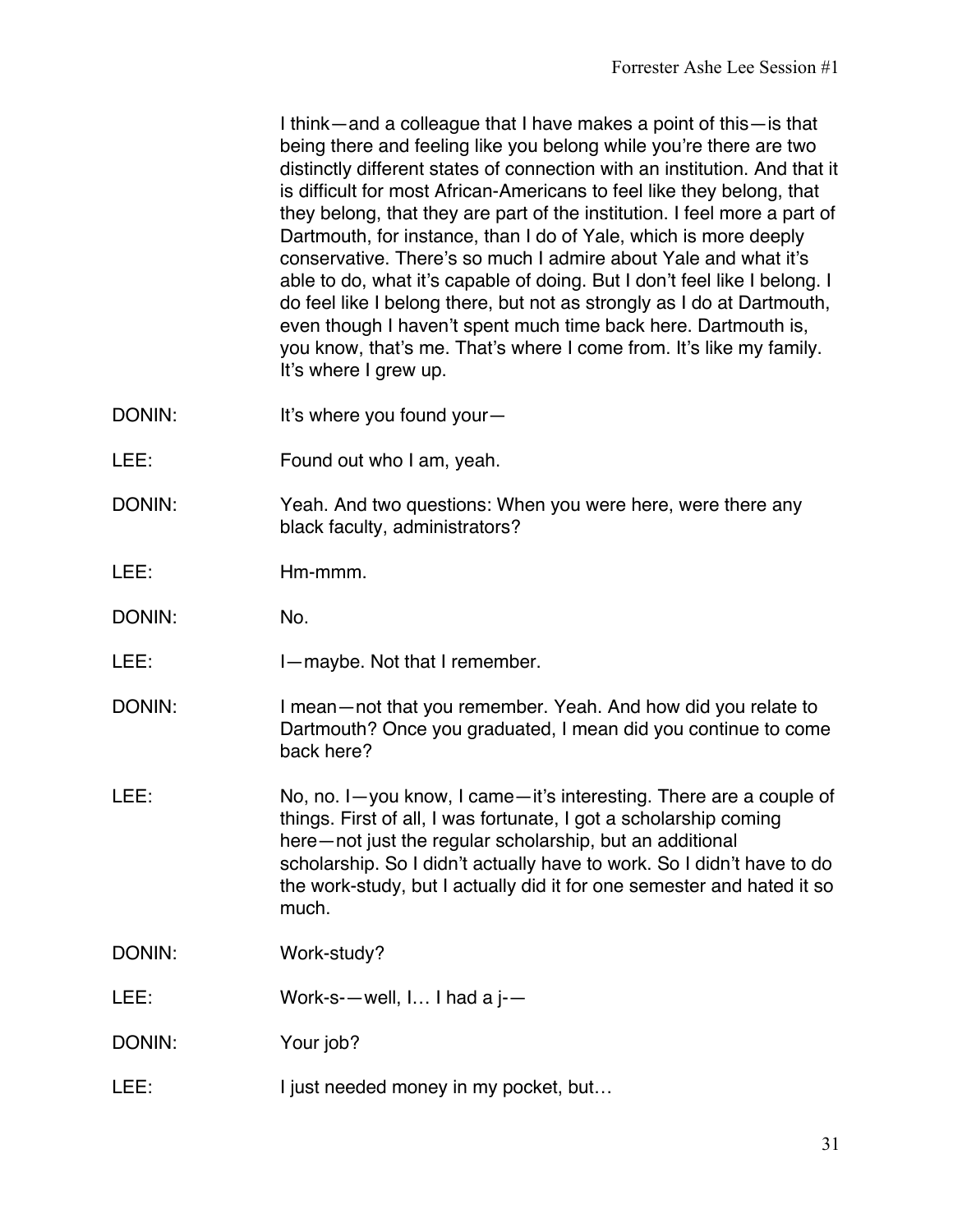## DONIN: Right.

LEE: But basically, you know, I didn't—I wasn't forced to work in order to—'cause I had an additional General Motors Scholarship in addition to the college scholarship. Um…I'm sorry, we were..?

- DONIN: So we were talking about the fact that you weren't back here. I mean obviously you were swallowed up by your studies and your medicine career
- LEE: Oh, yes. Right, right.
- DONIN: But, you know, you were only in New Haven. But you didn't come back here for….
- LEE: No, no no no no. So once I left here, you know, as I said, I wentultimately wound up in Harlem. Worked there five years. I felt very much a part of that community and political. The work that I was in was with the Harlem community. That was really, really an exceptional experience. But I knew that that's not where my passion was. Science and medicine ultimately became my passion, and then academics became my world. And then ultimately I became a dean. And ultimately began to do some of the things that I had started to do here at Dartmouth, which was getting other black kids into medicine, into science. So, you know, it sorta came full circle.
- DONIN: So how did you get involved with BADA [Black Alumni of Dartmouth Association]?
- LEE: So the year after I graduated, in '69, I still was connected with the College 'cause I was in the Jersey City program. And I don't remember where or how the idea originated. I just know I was among—when the call went out, so to speak, to—"Let's organize," I just came to the first meetings. And Fritz Alexander, who was a—I knew in New York City, was part of that. Julian Robinson was also part of that, he was the guy I was very close to, Dartmouth grad, a black grad, who was down in Jersey City. And, you know, I just was—the call went out. And of course I answered the call, the "Let's think about joining—"

I know the issue was on our minds. I just can't remember whether it was specifically on my mind, or a few others…I just don't remember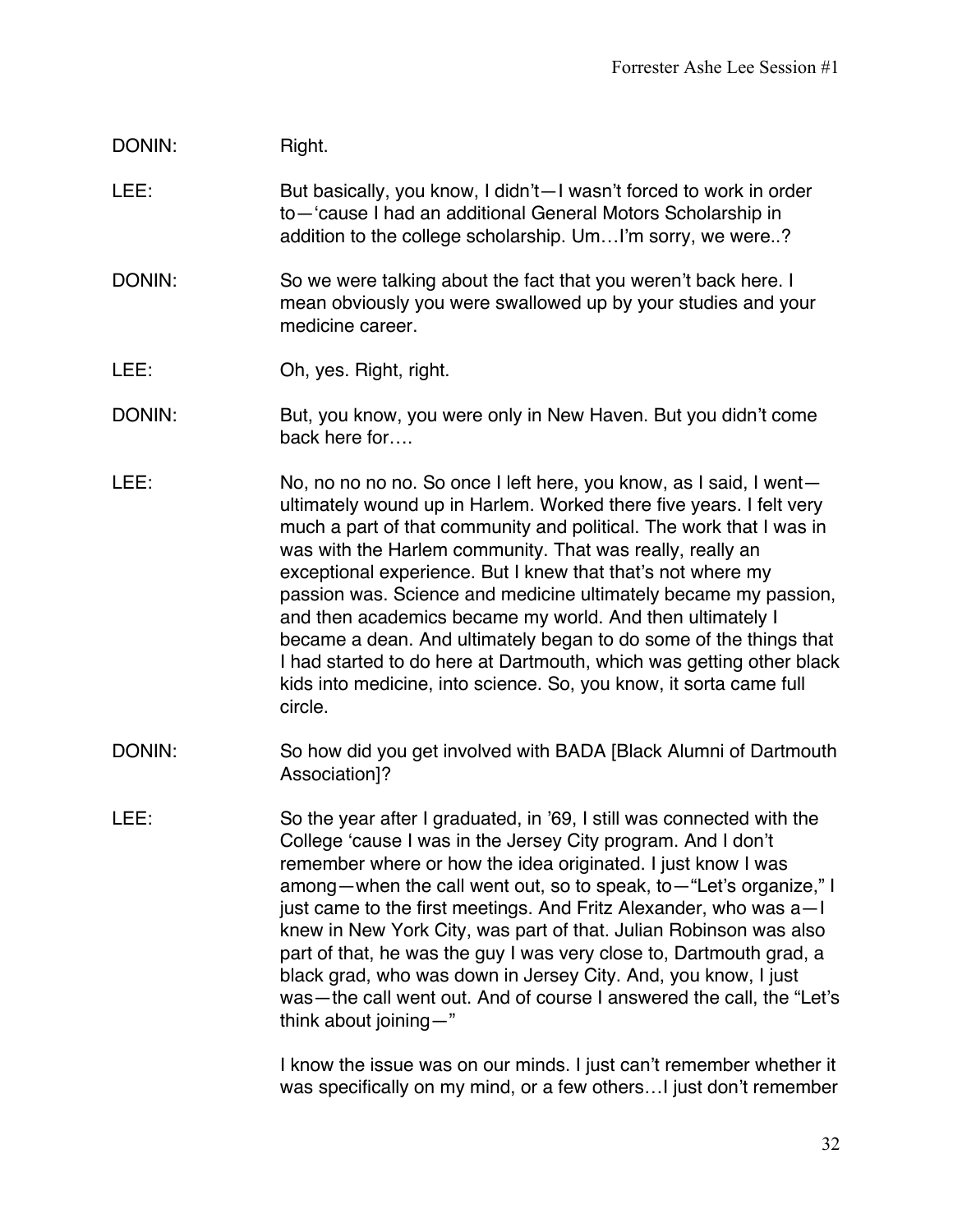exactly how it all came together. I just know the idea was out there and, like, everything that had gone up to—gone on while I was here—once the idea was on the table and everyone agreed it was a good idea, it just happened. You know, it was—

- DONIN: So what year was that that it got started?
- LEE: I believe it was 1969. I mean—it probably was the formal part of the organization probably was '70 or '71. But it was in '69. And I wasn't central to the bringing it together. I just—I came to the meetings. And then there were a series of meetings that I didn't come to where they negotiated the College around certain things that the— 'cause the students had made some demands at that time. So BADA became important in facilitating conversations between the College and the students around some of the demands that were made at that time.

But, yeah. But my role with BADA was fairly limited. I'm listed as one of the founders, but, you know, as others have said to me, somehow I got on that list because I showed up at the first meeting. [Laughter] But I didn't call the meeting and I wasn't a prime mover. I just remember it being an important idea that of course we should, you know, given what we've come through as students. Of course that we should have an organization afterwards.

- DONIN: And it's a reflection of the critical mass that you clearly had reached.
- LEE: Yeah.
- DONIN: To have enough people to -
- LEE: To do that, yeah. I thought it was I assumed—and maybe we were—I assumed we were the first 'cause I just remember distinctly thinking that, "Of course, this is the next logical step. This is what we're all about."
- DONIN: Yeah, yeah.
- LEE: "Being strong and being together."
- DONIN: And did that help sort of renew your connection—feeling of connection—to the College?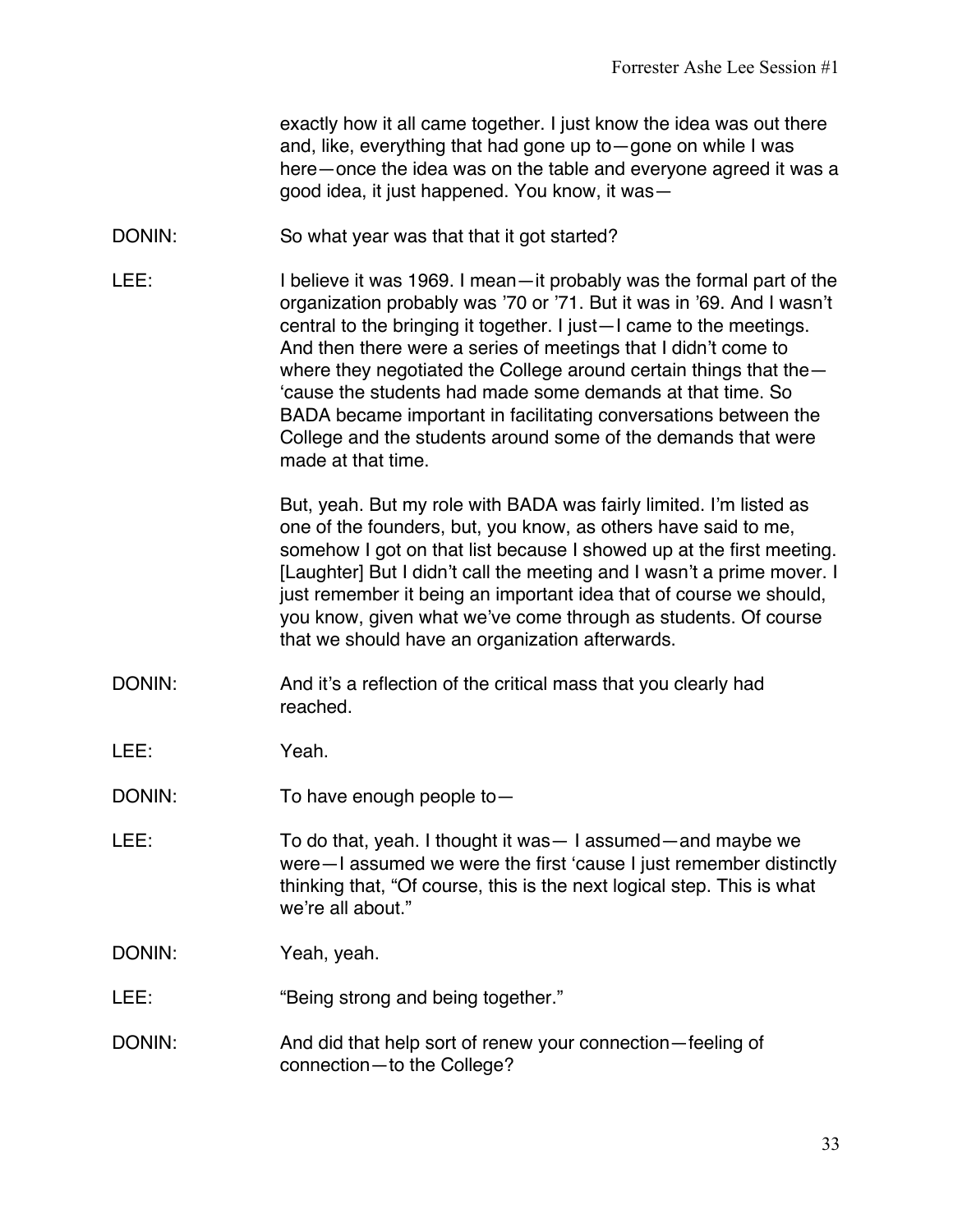LEE: No, you know, because, you know, the isolation in this place makes it hard to establish it. Ultimately I became a regular donor to the Alumni Fund, and the connection—I just maintain the connection there. I became very centered at Yale with the work I was doing there, both academic and with the students. And so that just became the center of my universe professionally and in almost every possible way. And it's only in the last year that this kind of reconnection with Dartmouth occurred. So, but I was very…you know at some point in my life when I grew to understand how these institutions became what they were, it became very important to me to think carefully about it and be committed to the idea that you've got to give back in some way. And so—it wasn't a big way, but, you know, but I've been very consistent with financial giving and support.

> And if someone had called me to say, you know, we need you up here, I'm only three hours away. I would come right up. And I would travel through, you know, every three or four years with the family. We'd always traveled through here 'cause we usually vacation in the New England area. So I've been through here a bunch of times but never stopped in to see what was going on. And was not part of the evolving BADA experience until recently. Yeah. You know, I was involved in the startup and then, you know, rejoined the effort.

- DONIN: That's great. That's great. These are some of Shan's questions: You've answered a lot of these. Sorry. I should have read these ahead of time, but. So what exactly…. Yeah, I mean what do you perceive that BADA is doing for its members?
- LEE: I'm not sure because I've, you know, I've just become more involved with BADA. And I'm impressed with the leadership of BADA obviously. And I'm impressed with its sense of what its mission should be. But I've worked at Yale for 20-plus years now, and I have a very good sense of what alumni can do and can't do. Kind of a push-pull relationship between administrative folks and alumni. And I think that BADA—my personal opinion is, as I expressed at one of the recent meetings, is that BADA should their focus should be a—which is where they started out—is be a bridge to the people who make decisions here, to help the students get what they need. But they need to understand what the students think is important, or the faculty. What the black community here thinks is important, and then make that, those concerns, known to the people who make decisions here, you know, at the administrative level or the governance level. And that should be our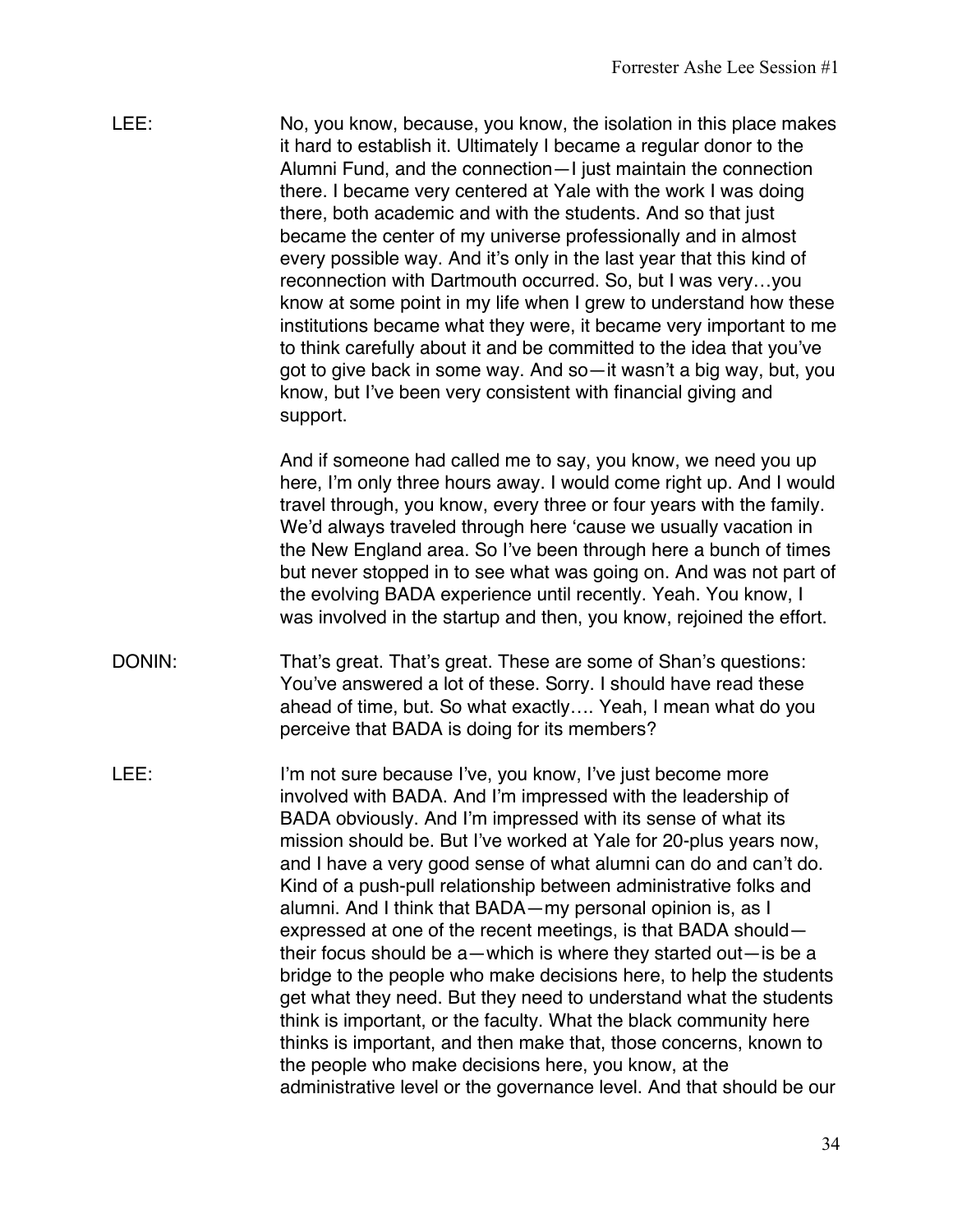role. I don't think it should be our role to, you know, set up programs on the campus or…. I think we can help make programs work to the extent that they rely on an alumni network and those kinds of things. But I think our role is to push and prod the College along those lines and in the direction that comes out of the, you know, what the current issues are on the campus.

- DONIN: The feedback, as you say, feedback from students and faculty.
- LEE: Yeah. Because how can we know what's important if we're not there every day.
- DONIN: Right, right. Yep, yep.
- LEE: And I picked this up pretty strongly from the few meetings I've been in recently, is that everybody who's an alumnus relates to current student problems in the way that they were a student.
- DONIN: Ah….
- LEE: And things are different. And because I'm with students all the time at Yale now, I fully get that. And so you have to—and the students are different, you know. The black students are different. They're a much more diverse group, they have… We were what I call pioneers. I think the modern generation are more—I don't mean this in a negative sense—are more entrepreneurial, not in the sense of going out risk-taking in businesses, but more of—"There's a lot of goods out there in the world and it's my time to gather some of those, some of those goodies," so to speak. Where we were pioneers. There was nothing out there. We had to come and find it.
- DONIN: Well, and create it.
- LEE: And create it, yeah.

DONIN: Yeah.

LEE: So, yeah. So I think it's important for us to listen and learn from students, faculty, and administrations who are from the minority community here. And then assist them in making that voice heard at the higher levels. Down at Yale I knew all the black members of the Yale Corporation, comparable to the trustees here.

DONIN: Mm-hmm.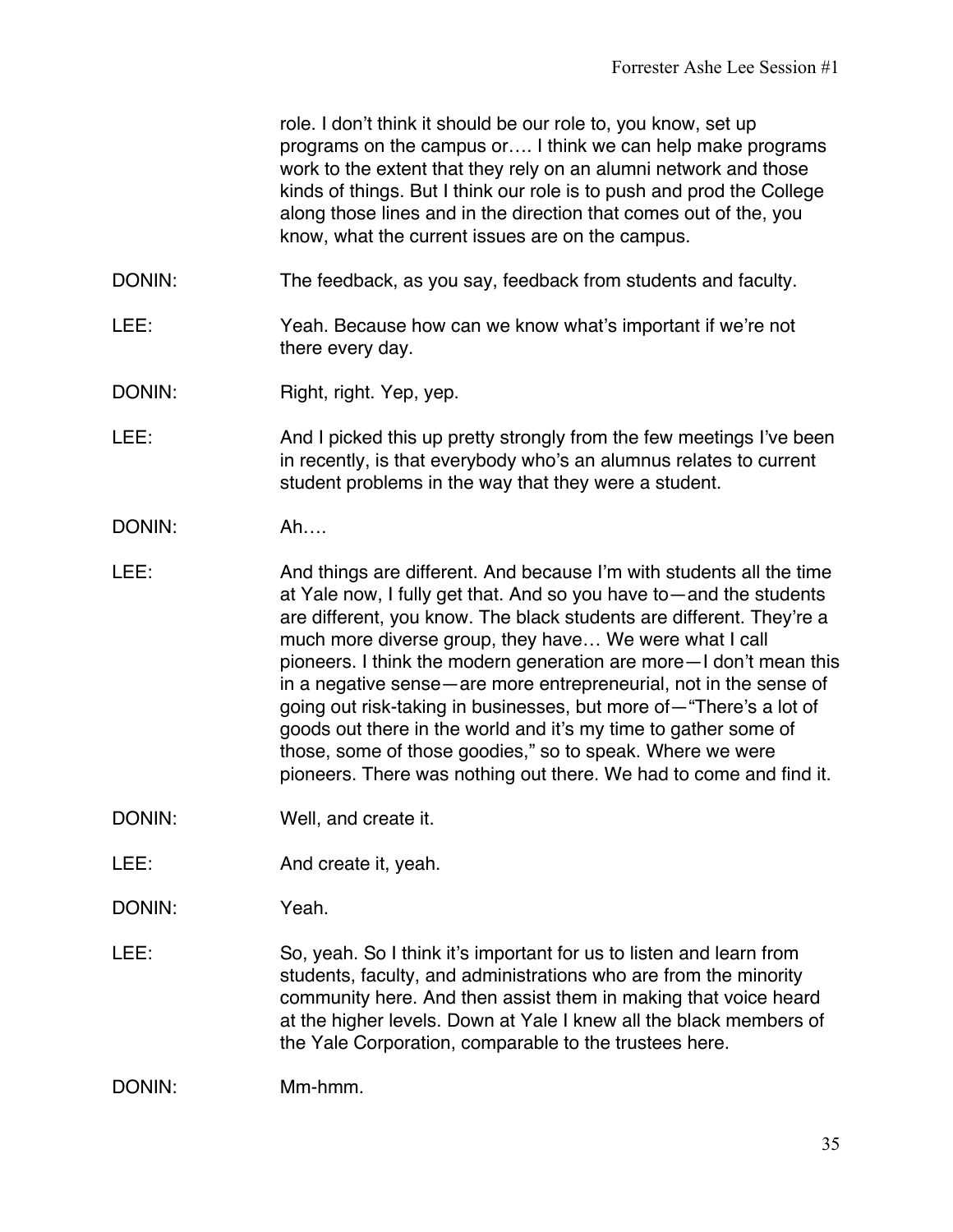- LEE: And they all have their agendas. They all had to press their individual agendas. But I knew that they were individually…there were a few that were much more connected with students and with what students go through and so forth, as opposed to what they thought in their own head was the—
- DONIN: Right, right.
- LEE: I found that that's not effective.

DONIN: Doesn't work.

- LEE: No, you have to be.... And students are so powerful even today. Even today. No college wants the world to know their students are unhappy. [Laughs] No college in the world. So this is….
- DONIN: And they're great communicators, so....
- LEE: [Laughs] Exactly. Especially in this day and age.
- DONIN: Yes. [Laughs]
- LEE: So it's so they really have power. And so I think if they understand the dynamics of institutional change, which is basically no change, like this place. I just can't believe that this place has not changed since I sit in the center of the Green. It just has not changed. So that's a powerful, powerful constant in these institutions: that some things just do not change.
- DONIN: *Some* things don't change.
- LEE: Exactly.
- DONIN: But the face of Dartmouth has definitely changed.
- LEE: I know. But I'm just saying there's something core in every institution that's—

DONIN: Absolutely.

- LEE: That just does not move.
- DONIN: Right.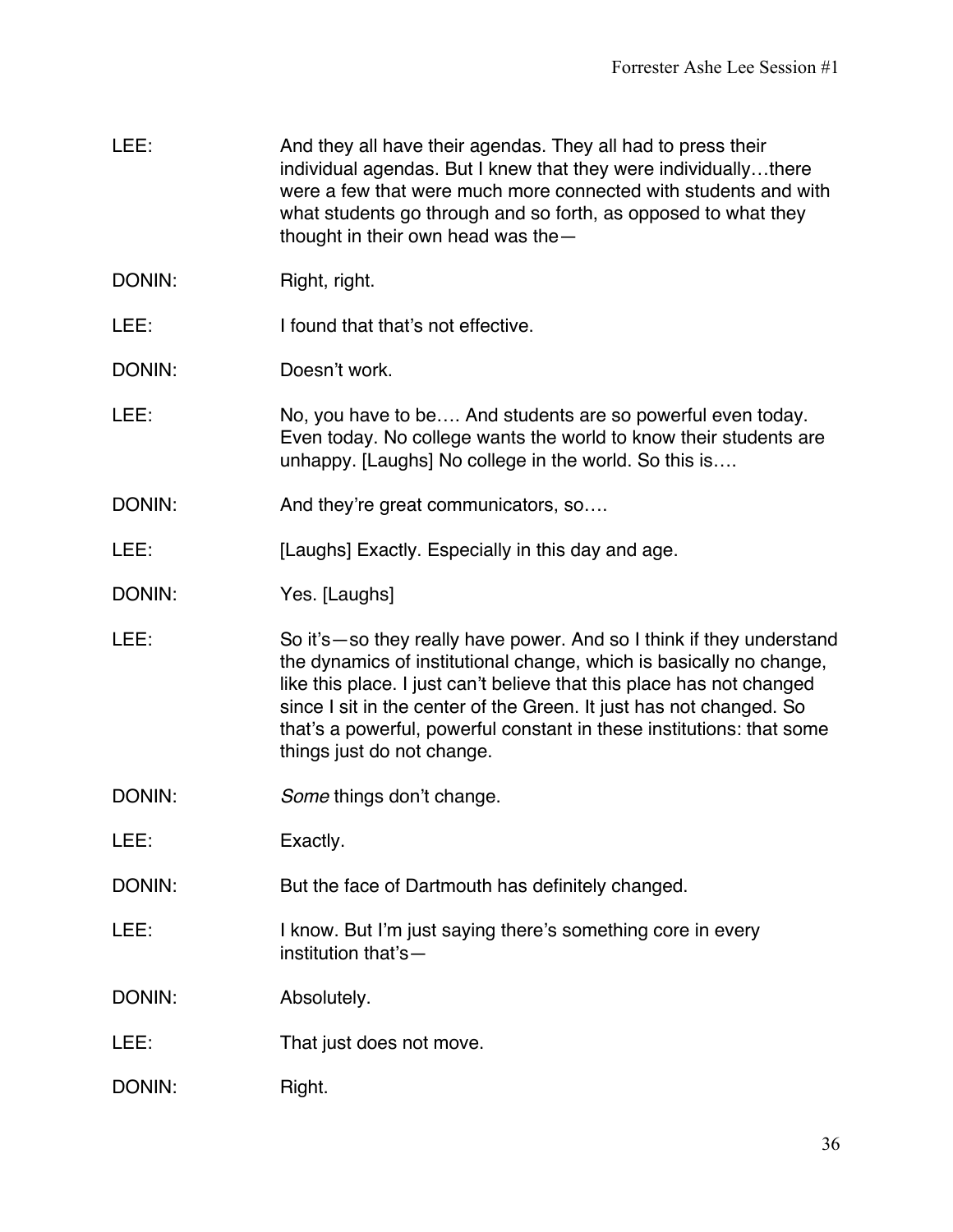- LEE: And with Dartmouth, you know frankly, those are mostly good things.
- DONIN: Yes, yes. Great.
- LEE: So I love it, being here. It really feels like it was just yesterday I was in Fayerweather.
- DONIN: Walking across the Green. Yeah, yeah.
- LEE: But then I see the change that's are on the outside part of the Green. So, and I think that's kind of, you know, a kind of a nice way to think about Dartmouth.
- DONIN: Mm-hmm.
- LEE: Is that it's got some core values that are strong and very good ones. And I think we remain true to those. But meanwhile it's changing and expanding its vision of who it is and what it is, so. I think, you know—I was saying to someone around issues of working with minority students, saying to someone at the Robert [Wood] Johnson Foundation, I said, "You know I could take this idea up to Dartmouth and get it done tomorrow." That's the kind of place it is, 'cause that's the way I remember it. [chuckles]
- DONIN: Well, it's small enough that it's still manageable.
- LEE: Yeah.
- DONIN: It's lighter on its feet than some of these bigger universities.
- LEE: Yeah. When I worked in New York City, getting thing-—it was a lot. It was challenging, but it was very interesting in some ways even though it was very hard. And then now I'm in New Haven which is only about 120,000 people. Same kind of problems. But it's doable because it's just smaller; it's manageable. You can—if you have a good idea, you can walk into the mayor's office, say "Look at this!" Same way here. Yeah. You get in New York, it takes an hour—I mean a years.
- DONIN: At least, just to get the appointment. [Laughter]
- LEE: Exactly. [Laughs] Yeah.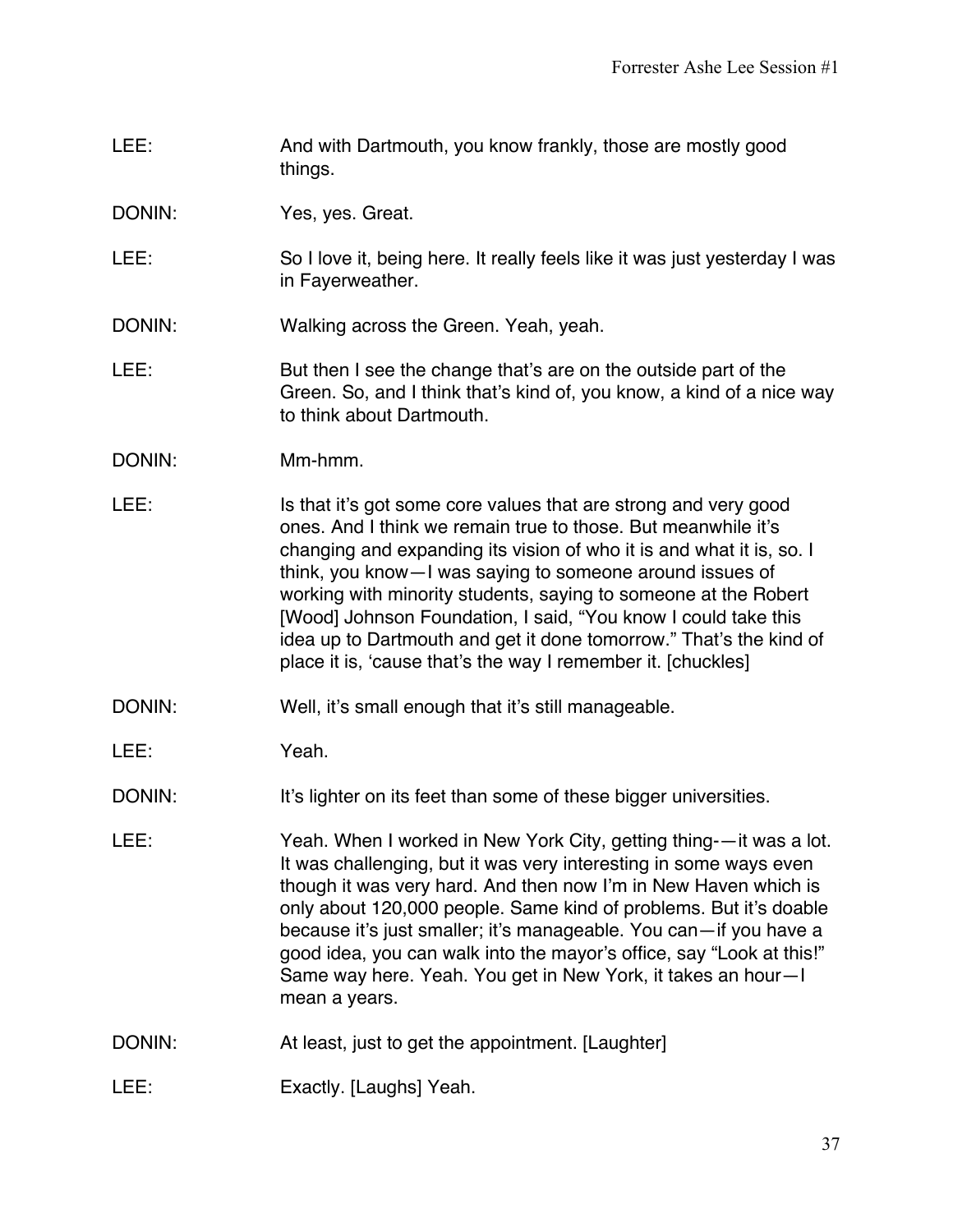- DONIN: Well, I hope Shan continues to chase down the history of BADA, 'cause I think it's important.
- LEE: Yeah. She's gonna get that from other folks more than me, but, um—
- DONIN: Okay. I'm going to turn off these recordings. Thank you.
- LEE: Can I tell you just one story? Just 'cause I—
- DONIN: Oh, yes! Definitely. Sorry.
- LEE:  $\blacksquare$  'Cause it just bears on one of your—we can leave this anywhere. So in my first year, one thing that did happen to me was I was walking across the—up to the Hop. And a guy was standing there, he looked very, very…well, he looked very preppy. He walks up to me and he says, "Would you like to be part of a play?" I said, "What do you mean?" He said, "Well, I'm casting a play, and I'll give you a part in it." I said, "I've never been in a play." He said, "Well, you know this role's gonna be perfect for you." So I said okay. I think his name's Richard Feldman. He went on to be a Broadway producer.
- DONIN: Oh, really! Uh! But he was an underclassman?
- LEE: He was a junior at that time.
- DONIN: A junior, okay.
- LEE: So the play was *To Kill a Mockingbird* and I played the poor black guy killing the mockingbird, you know, who was accused of raping this woman and goes on trial and so forth. And all I had to really do was sit up on the stage and moan, you know. [Laughs] So it was no acting involved. I'd never acted in a play in my life. But it was kind of interesting because it sort of set a tone. Because later on another white guy would come by my room and say, "Come to a meeting," that was Jim Bob. And it reminded me of—I think it was Feldman was his name—coming up to me and saying, "Why don't you do this? Just trust me." And it wasn't an unpleasant experience. But it was not something I wanted to do again. The, you know—

DONIN: The play?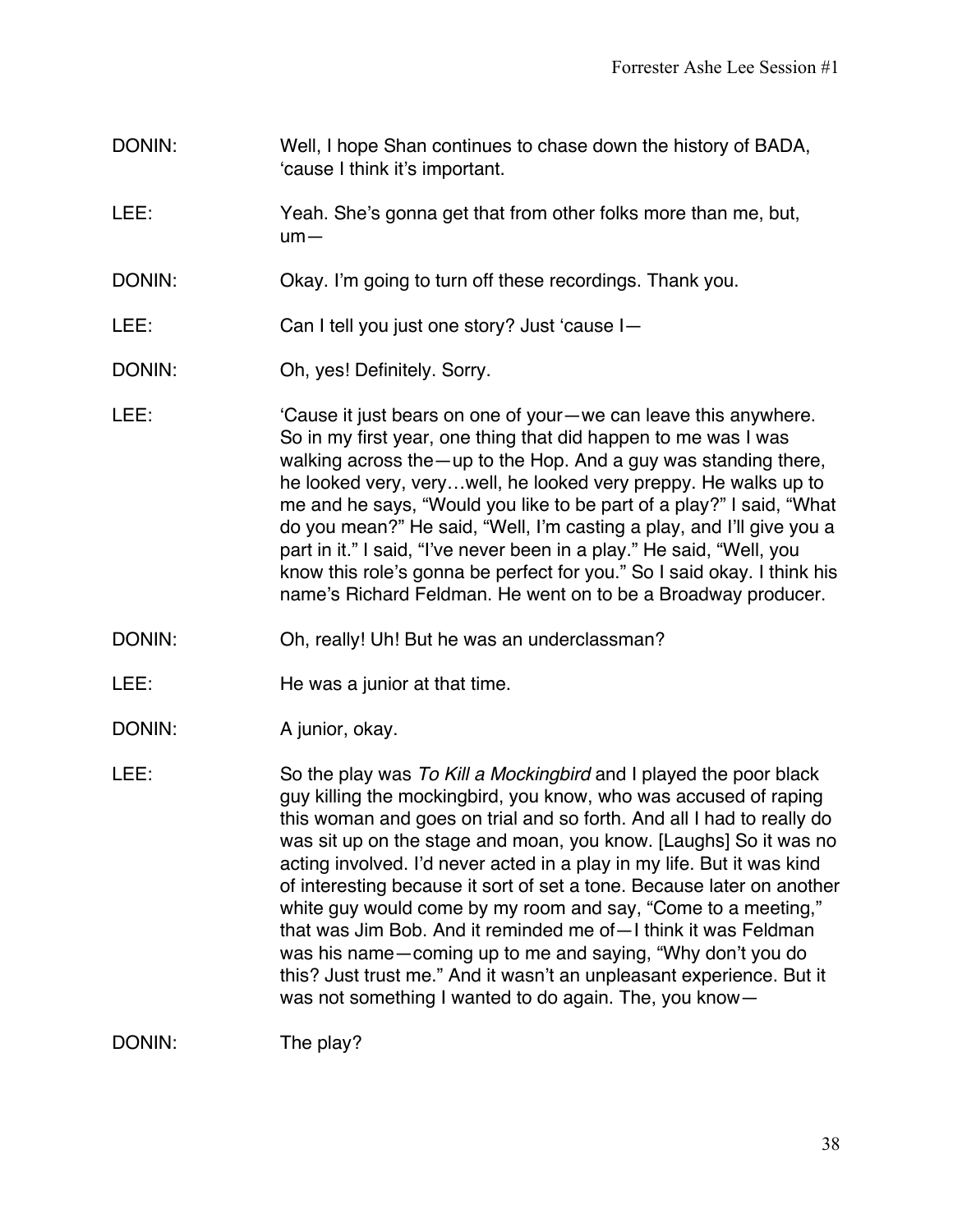- LEE: The play part of it. But Jim Bob opened up a whole 'nother ream of things to get involved in, which I did want to do. But that moment really is a rich one for me. You know I just being one of a few black students, and they needed a black person.
- DONIN: Talk about being visible on campus.
- LEE: Exactly. And he literally was sitting out in front of the Hop looking for a black student. And I was the fi-—I don't know if I was the first one who walked by, but I was obviously the first one that said "Yes, I'll do this". Never having acted before in my life.
- DONIN: DONIN: Did he explain to you that he was looking for a black man? Or you just assumed?
- LEE: I don't remember.
- DONIN: Uh-huh.
- LEE: Yeah, I think it was—I think it was obvious from the context. Yeah, so, anyway. There was that.
- DONIN: Because we have amazing photographs, you can imagine, in the Archives of people in black face paint—
- LEE: No, I didn't know that.
- DONIN: Playing—
- LEE: Oh, oh!
- DONIN: Playing the roles on the —
- LEE: On the from the drama group.
- DONIN: From the drama group.
- LEE: Yeah, yeah. I've seen-
- DONIN: And guys dressing up as women as well. I mean, they improvised.
- LEE: Yeah, I've seen some of the old yearbooks, yeah.
- DONIN: Yeah.